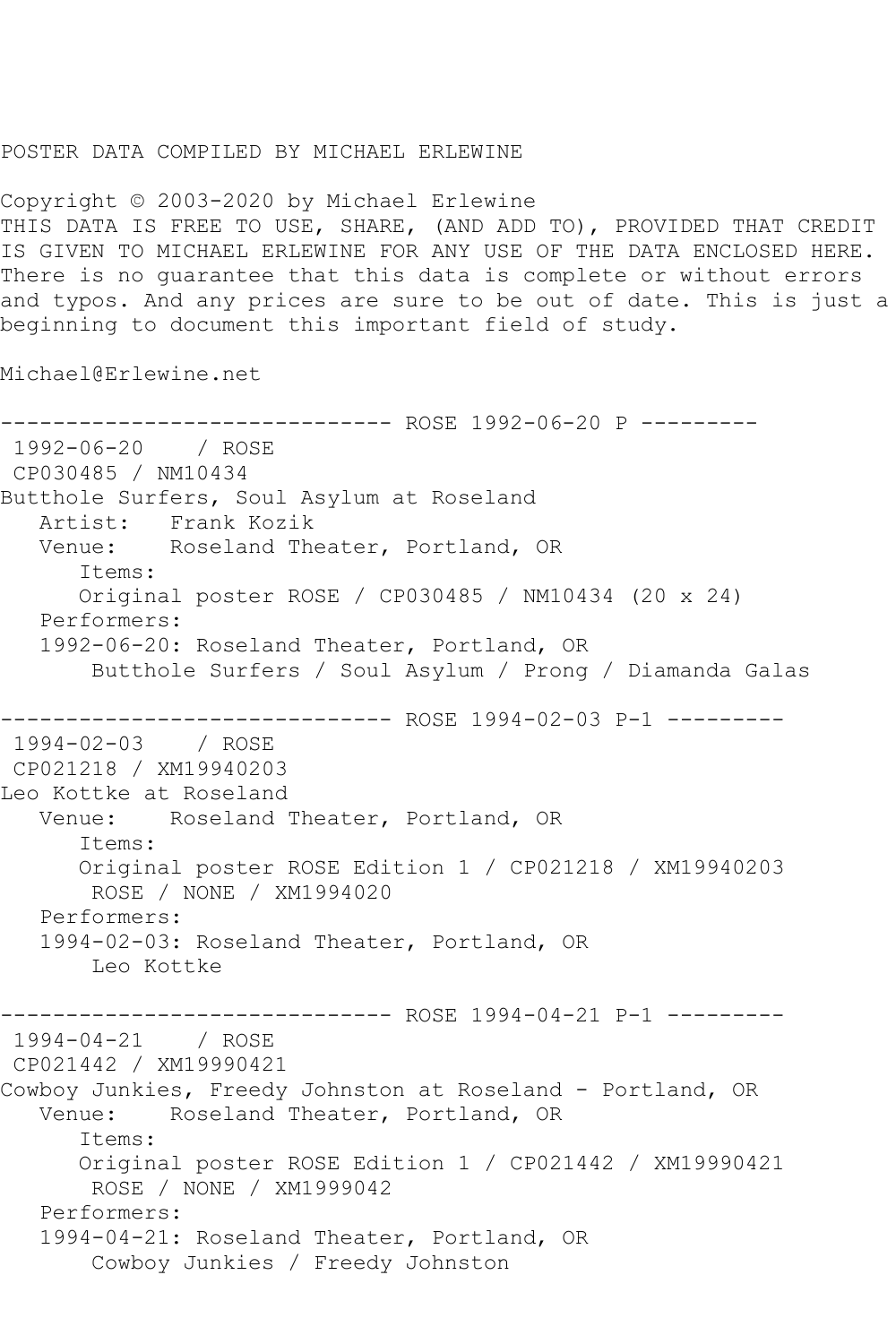------------------------------ ROSE 1994-05-20 P-1 --------- 1994-05-20 / ROSE CP021223 / XM19940520 The Blasters, Oblivion Seekers at Roseland<br>Venue: Roseland Theater, Portland, OB Roseland Theater, Portland, OR Items: Original poster ROSE Edition 1 / CP021223 / XM19940520 Performers: 1994-05-20: Roseland Theater, Portland, OR Blasters / Oblivion Seekers ------------------------------ ROSE 1994-09-09 P-1 --------- 1994-09-09 / ROSE CP021234 / XM19940909 David Lee Roth at Roseland - Portland, OR Venue: Roseland Theater, Portland, OR Items: Original poster ROSE Edition 1 / CP021234 / XM19940909 ROSE / NONE / XM1994090 Performers: 1994-09-09: Roseland Theater, Portland, OR David Lee Roth ------------------------------ ROSE 1995-02-04 P --------- 1995-02-04 / ROSE CP030876 / NM10825 Mercyful Fate, Solitude Aeturnus at Roseland Venue: Roseland Theater, Portland, OR Items: Original poster ROSE / CP030876 / NM10825 (11 x 17) Performers: 1995-02-04: Roseland Theater, Portland, OR Mercyful Fate / Solitude Aeturnus ---------- ROSE 1996-10-16 P-1 ---------1996-10-16 / ROSE CP021286 / XM19961016 Terence Trent D' Arby at Roseland Venue: Roseland Theater, Portland, OR Items: Original poster ROSE Edition 1 / CP021286 / XM19961016 ROSE / NONE / XM1996101 Performers: 1996-10-16: Roseland Theater, Portland, OR Terence Trent D' Arby ------------------ RST 1997-02-03 P-1 ---------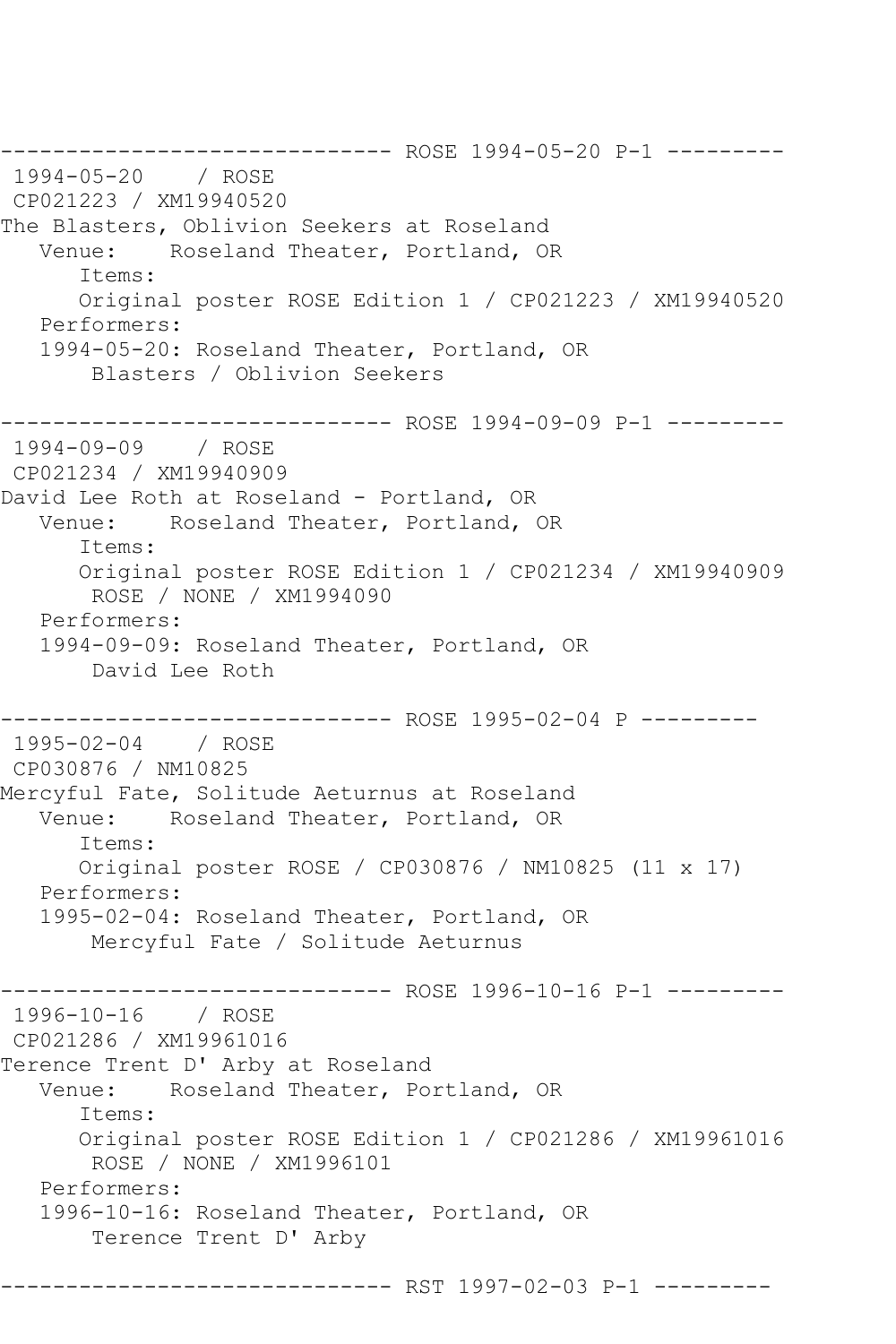1997-02-03 / RST CP016038 / ME1182 B.B. King, Corey Harris at Roseland Theater - Eugene, OR Venue: Roseland Theater Items: Original poster RST Edition 1 / CP016038 / ME1182 Performers: 1997-02-03: Roseland Theater B.B. King / Corey Harris ------------------------------ ROSE 1997-04-11 P-1 --------- 1997-04-11 / ROSE CP021303 / XM19970411 John Hiatt, Ron Sexsmith at Roseland Venue: Roseland Theater, Portland, OR Items: Original poster ROSE Edition 1 / CP021303 / XM19970411 ROSE / NONE / XM1997041 Performers: 1997-04-11: Roseland Theater, Portland, OR John Hiatt / Ron Sexsmith ------------------------------ ROSE-PCL-159 1997-05-11 P --------- 1997-05-11 / ROSE PCL-159 CP009294 / CP06462 Pavement, Shudder To Think Notes: Limited Edition of 350 This item appears in the book 'The Art of Modern Rock' as AMR # 265.3 Private Notes: PCL-159 Artist: Ward Sutton Venue: Roseland Theater, Portland, OR Promoter: Delsener/Slater Items: Original poster ROSE-PCL-159 / CP009294 / CP06462 Price: 75.00 Performers: 1997-05-11: Roseland Theater, Portland, OR Set: PCL Pavement / Shudder To Think / Silkworm ------------------------------ ROSE 1997-05-25 P-1 --------- 1997-05-25 / ROSE CP021310 / XM19970525 Blues Traveler at Roseland Venue: Roseland Theater, Portland, OR Items: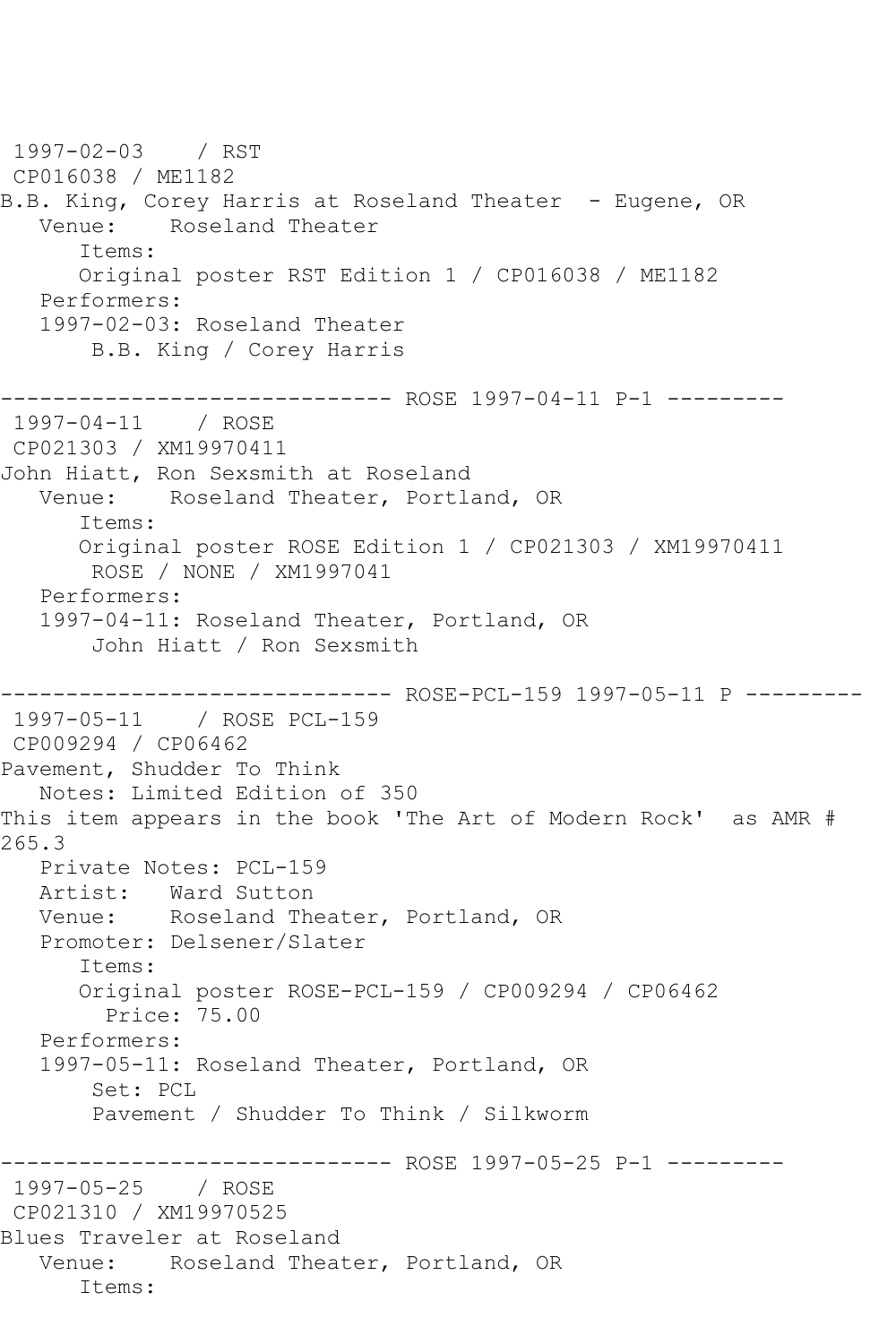Original poster ROSE Edition 1 / CP021310 / XM19970525 ROSE / NONE / XM1997052 Performers: 1997-05-25: Roseland Theater, Portland, OR Blues Traveler ------------------------------ RST 1998-01-02 P-1 --------- 1998-01-02 / RST CP021354 / XM19980102 B.B. King, Kenny Wayne Shepherd at Roseland Theater - Eugene, OR<br>Venue: Roseland Theater Roseland Theater Items: Original poster RST Edition 1 / CP021354 / XM19980102 RST / NONE / XM1998010 Performers: 1998-01-02: Roseland Theater B.B. King / Kenny Wayne Shepherd ------------------------------ RST 1998-02-17 P --------- 1998-02-17 / RST CP030075 / NM10024 Pretenders at Roseland Theater - Eugene, OR Venue: Roseland Theater Items: Original poster RST / CP030075 / NM10024 (11 x 17) Performers: 1998-02-17 1998-02-18: Roseland Theater Pretenders ------------------------------ RST-PCL-192 1998-03-02 P --------- 1998-03-02 / RST PCL-192 CP009182 / CP06350 Damned, Tura Satana at Roseland Theater - Eugene, OR Private Notes: \* Signed Artist: Alan Forbes Venue: Roseland Theater Promoter: Art Rock PCL Series Items: Original poster RST-PCL-192 / CP009182 / CP06350 Price: 25.00 Performers: 1998-03-02: Roseland Theater Set: PCL Damned / Tura Satana / Man Will Surrender ------------------------------ ROSE 1998-03-25 P-1 --------- 1998-03-25 / ROSE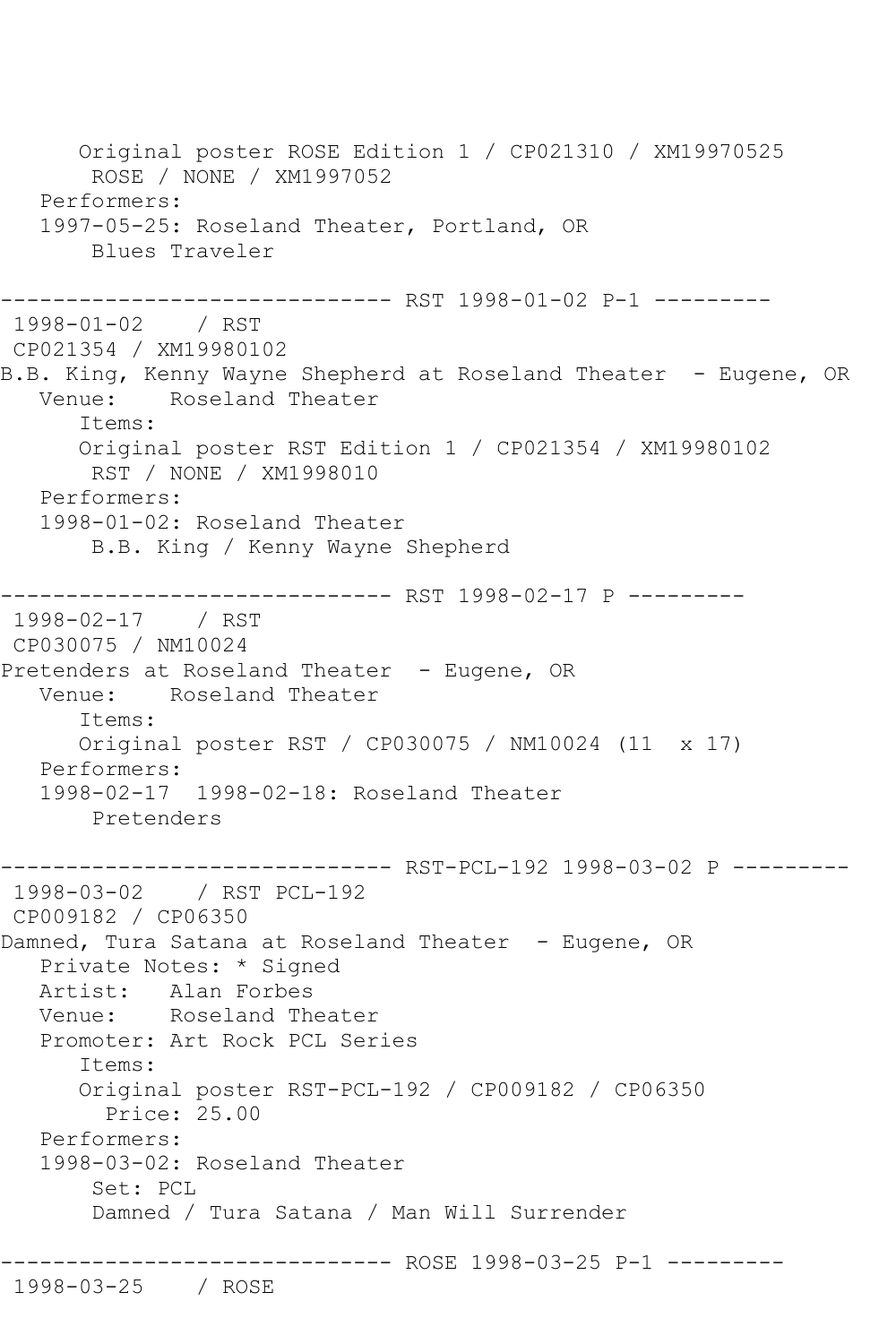CP021358 / XM19980325 Iron Maiden, Fear Factory at Roseland Venue: Roseland Theater, Portland, OR Items: Original poster ROSE Edition 1 / CP021358 / XM19980325 Performers: 1998-03-25: Roseland Theater, Portland, OR Iron Maiden / Fear Factory ------------- ROSE 1998-06-05 P-1 ---------1998-06-05 / ROSE CP021369 / XM19980605 Yngwie J. Malmsteen at Roseland Venue: Roseland Theater, Portland, OR Items: Original poster ROSE Edition 1 / CP021369 / XM19980605 Performers: 1998-06-05: Roseland Theater, Portland, OR Yngwie J. Malmsteen ------------------------------ ROSE 1998-07-29 P-1 --------- 1998-07-29 / ROSE CP021382 / XM19980729 Black Sabbath, Motorhead at Roseland Venue: Roseland Theater, Portland, OR Items: Original poster ROSE Edition 1 / CP021382 / XM19980729 ROSE / NONE / XM1998072 Performers: 1998-07-29: Roseland Theater, Portland, OR Black Sabbath / Motorhead ------------------------------ RST 1998-07-30 P-1 --------- 1998-07-30 / RST CP021384 / XM19980730 Mercyful Fate, King Diamond at Roseland Theater - Eugene, OR Venue: Roseland Theater Items: Original poster RST Edition 1 / CP021384 / XM19980730 RST / CP016113 / ME1257 RST / NONE / XM1998073 Performers: 1998-07-30: Roseland Theater Mercyful Fate / King Diamond ------------ ROSE 1998-09-02 P-1 ---------1998-09-02 / ROSE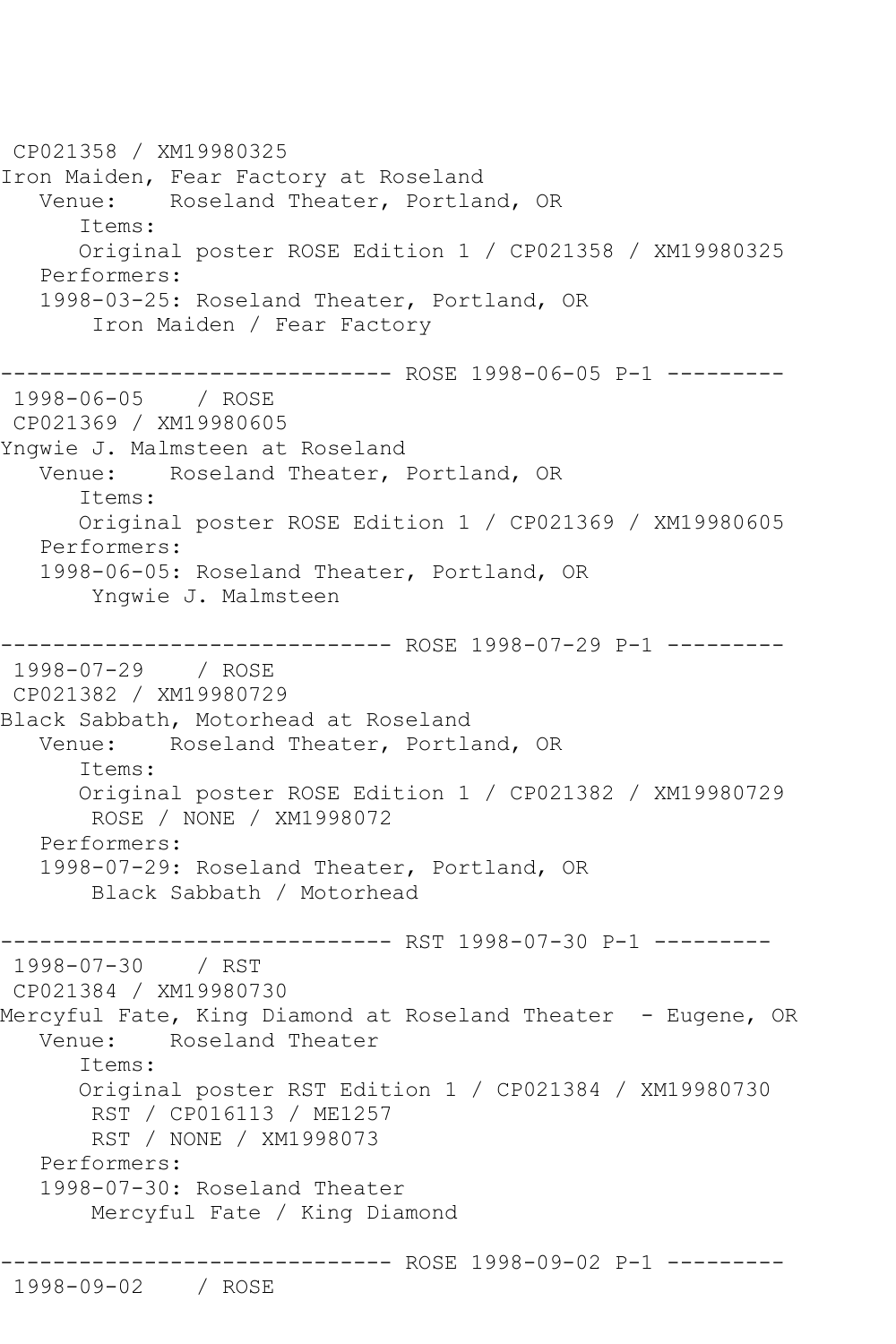CP021397 / XM19980902 Ramone at Roseland Venue: Roseland Theater, Portland, OR Items: Original poster ROSE Edition 1 / CP021397 / XM19980902 Performers: 1998-09-02: Roseland Theater, Portland, OR Ramone ------------------------------ 1998-09-20 P --------- 1998-09-20 / CP700665 / CP700665 Ratdog at Roseland Theater [Eugene, OR] Notes: This item appears in the book 'The Art of Modern Rock' as AMR # 150.3 Artist: Mike King<br>Venue: Roseland Roseland Theater Items: Original poster / CP700665 / CP700665 (11 x 17) Performers: 1998-09-20: Roseland Theater Ratdog ------------------------------ RST 1998-10-09 P-1 --------- 1998-10-09 / RST CP021406 / XM19981009 Little Feat at Roseland Theater - Eugene, OR Venue: Roseland Theater Items: Original poster RST Edition 1 / CP021406 / XM19981009 RST / NONE / XM1998100 Performers: 1998-10-09: Roseland Theater Little Feat ------------------------------ RST 1999-02-17 P-1 --------- 1999-02-17 / RST CP021432 / XM19990217 Pretenders, Gay Dad at Roseland Theater - Eugene, OR Venue: Roseland Theater Items: Original poster RST Edition 1 / CP021432 / XM19990217 RST / NONE / XM1999021 Performers: 1999-02-17: Roseland Theater Pretenders / Gay Dad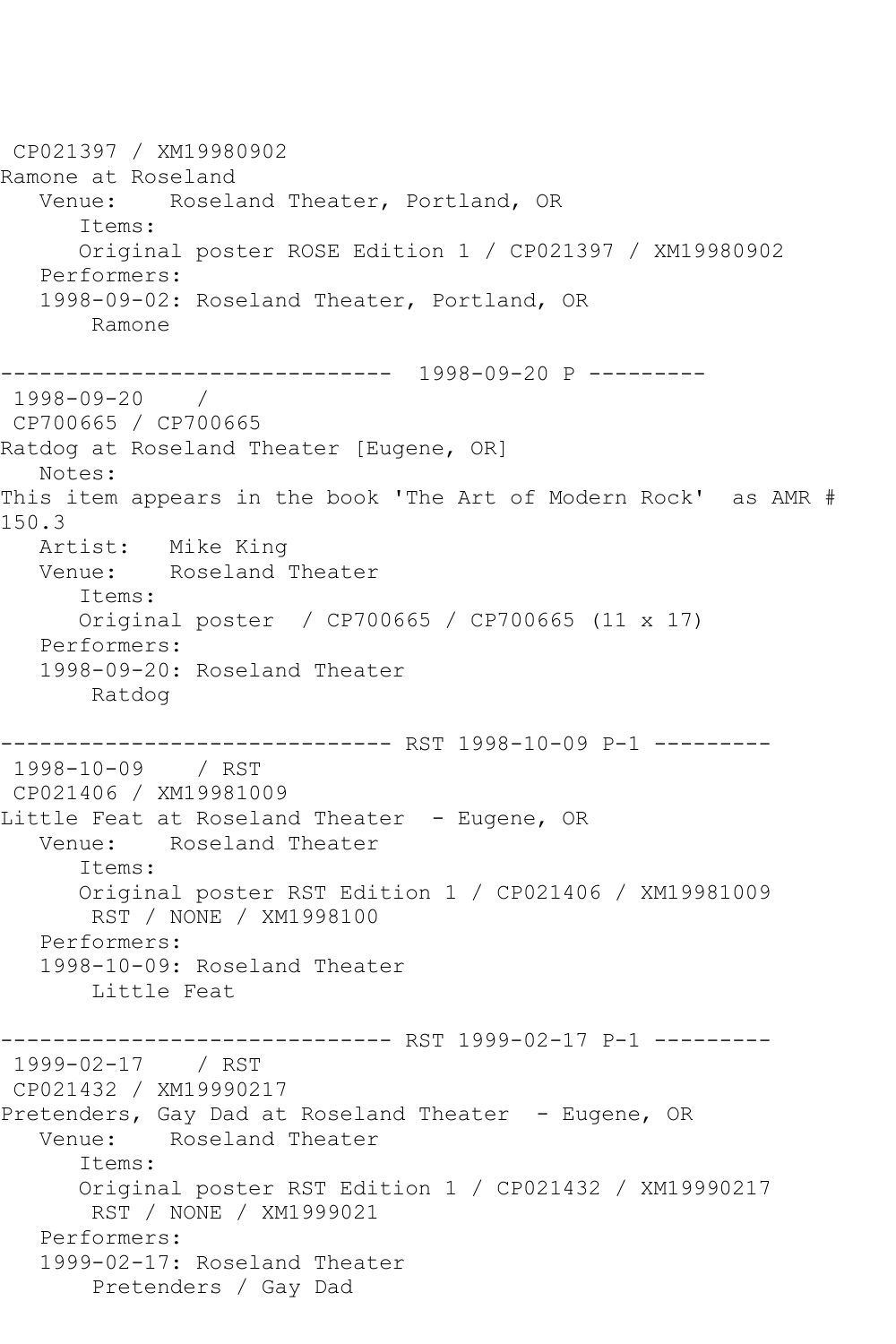------------------------------ 1999-02-17 P --------- 1999-02-17 / CP700366 / CP700366 Pretenders, Gay Dad at Roseland Theater [Eugene, OR] Notes: Signed Limited Edition of 150 This item appears in the book 'The Art of Modern Rock' as AMR # 064 Artist: Gary Houston Venue: Roseland Theater Promoter: KINK Radio / Double Tee Items: Original poster / CP700366 / CP700366 (15 x 23) Performers: 1999-02-17 1999-02-18: Roseland Theater Pretenders / Gay Dad ------------------------------ RST 1999-02-25 P-1 --------- 1999-02-25 / RST CP021434 / XM19990225 Wierd Al Yankovic at Roseland Theater - Eugene, OR Venue: Roseland Theater Items: Original poster RST Edition 1 / CP021434 / XM19990225 Performers: 1999-02-25: Roseland Theater Wierd Al Yankovic ------------------------------ RST 1999-02-29 P-1 --------- 1999-02-29 / RST CP021435 / XM19990229 Steel Pulse at Roseland Theater - Eugene, OR Venue: Roseland Theater Items: Original poster RST Edition 1 / CP021435 / XM19990229 RST / NONE / XM1999022 Performers: 1999-02-29: Roseland Theater Steel Pulse ------------------------------ 1999-05-20 P --------- 1999-05-20 / CP700583 / CP700583 Wilco, Vic Chesnutt at King Cat Theater [Seattle, WA] Notes: This item appears in the book 'The Art of Modern Rock' as AMR # 119 Artist: Gary Houston Venue: King Cat Theater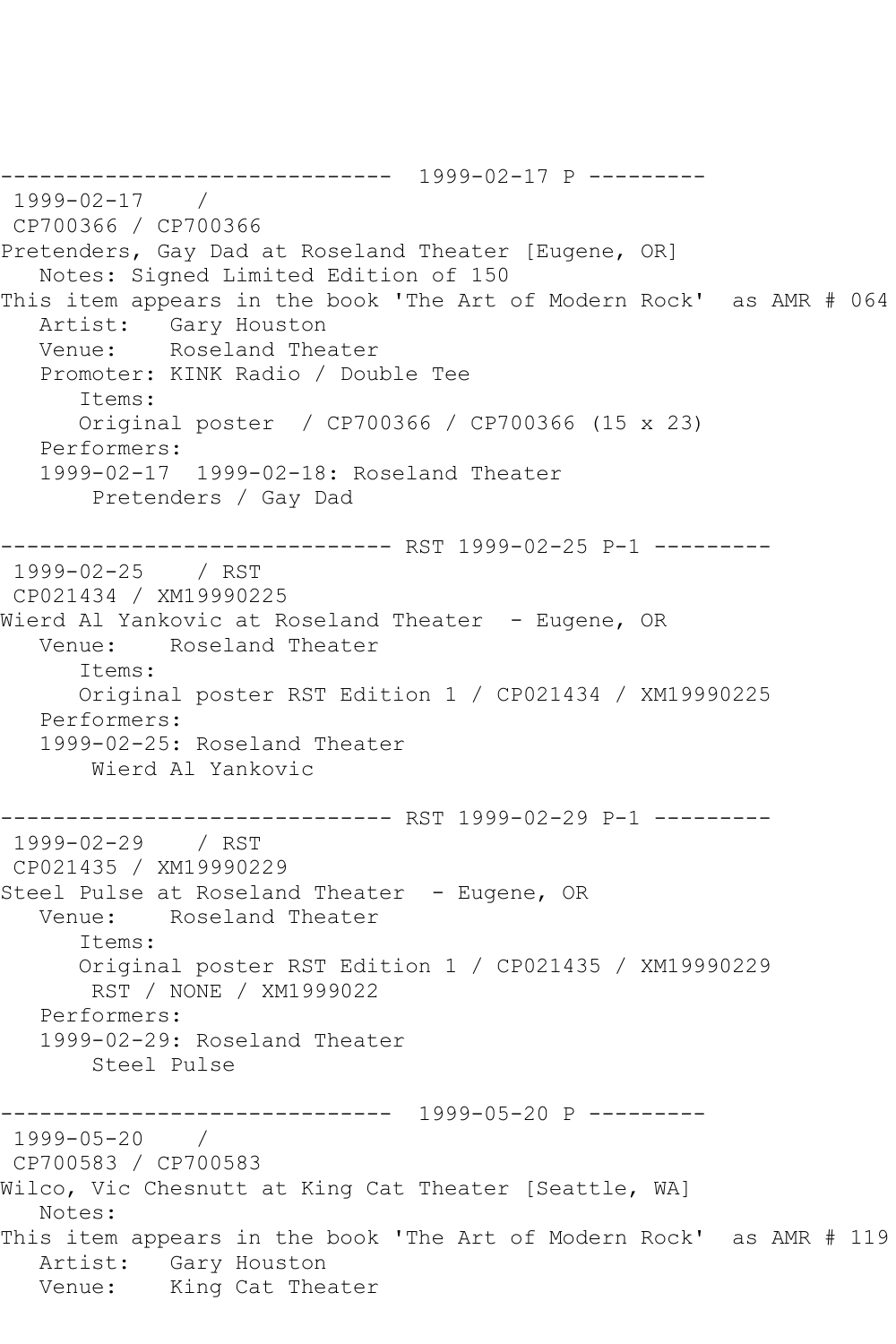Items: Original poster / CP700583 / CP700583 (17-1/2 x 20) Performers: 1999-05-20: King Cat Theater Wilco / Vic Chesnutt 1999-05-21: Roseland Theater ------------------------------ ROSE 1999-06-07 P-1 --------- 1999-06-07 / ROSE CP021449 / XM19990607 Smithereens, Tom Cochrane at Roseland Venue: Roseland Theater, Portland, OR Items: Original poster ROSE Edition 1 / CP021449 / XM19990607 ROSE / NONE / XM1999060 Performers: 1999-06-07: Roseland Theater, Portland, OR Smithereens / Tom Cochrane ------------------------------ ROSE 1999-08-06 P-1 --------- 1999-08-06 / ROSE CP021464 / XM19990806 Tod Rundgren at Roseland Venue: Roseland Theater, Portland, OR Items: Original poster ROSE Edition 1 / CP021464 / XM19990806 Performers: 1999-08-06: Roseland Theater, Portland, OR Tod Rundgren ------------------------------ 1999-11-01 P --------- 1999-11-01 / CP700782 / CP700782 Joe Strummer, Mescaleros at Moore Theater [Portland, OR] Notes: Limited Edition of 135 This item appears in the book 'The Art of Modern Rock' as AMR # 178.4 Artist: Gary Houston Venue: Moore Theater Promoter: Monqui Presents / Dr. Martens Items: Original poster / CP700782 / CP700782 (12 x 26) Performers: 1999-11-01: Moore Theater Joe Strummer / Mescaleros 1999-11-02: Roseland Theater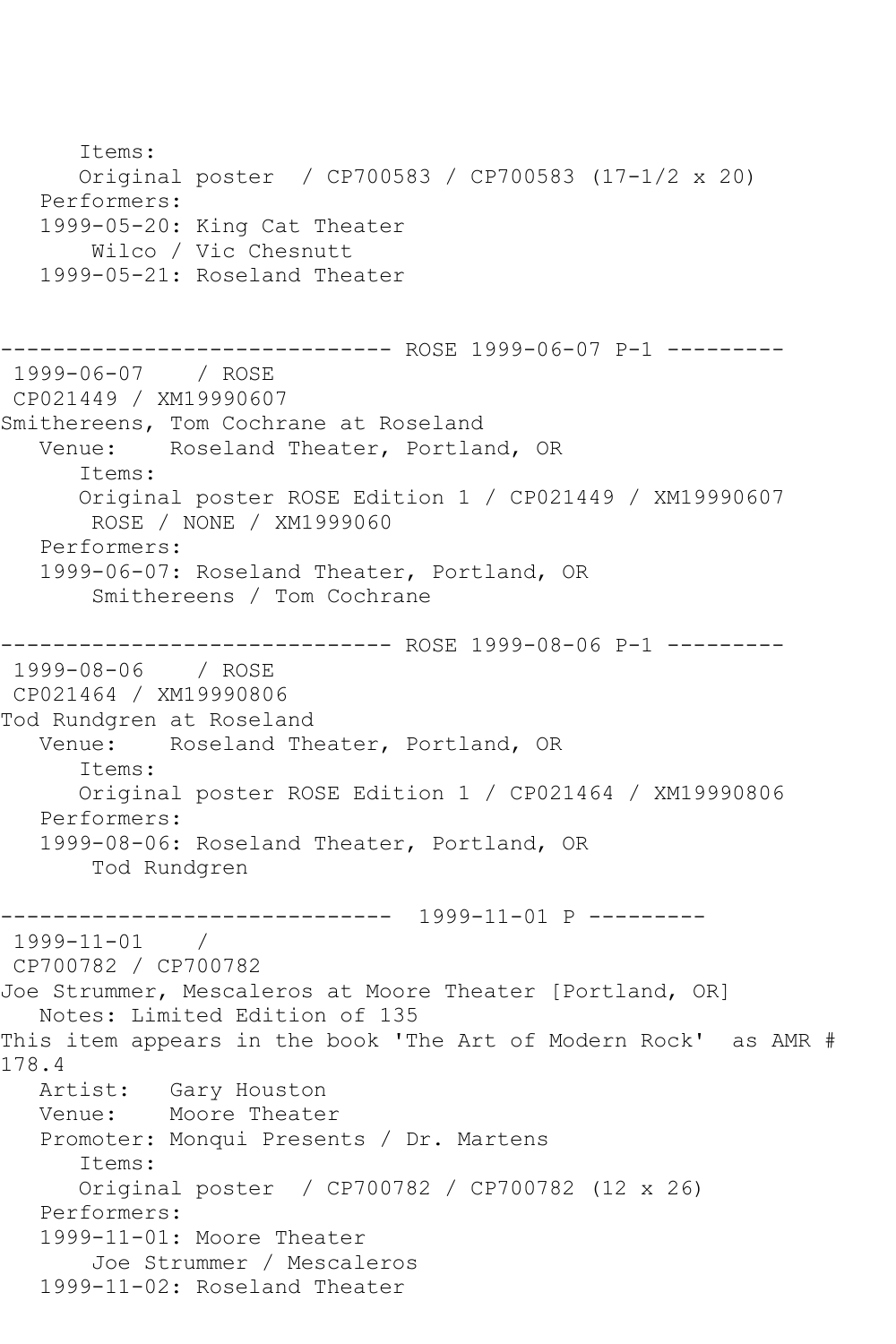------------------------------ RST 19zz-04-24 P-1 --------- 19zz-04-24 / RST CP013703 / JH007 Lee Scratch Perry, Mad Professor at Roseland Theater - Eugene, OR Artist: Gary Houston (Voodoo Catbox)<br>Venue: Roseland Theater Roseland Theater Items: Original poster RST Edition 1 / CP013703 / JH007 Performers: 19zz-04-24: Roseland Theater Lee Scratch Perry / Mad Professor / Robotics Band / Instigators ------------------------------ RST 19zz-07-21 P-1 --------- 19zz-07-21 / RST CP020687 / XM038 Jerry Jeff Walker at Roseland Theater - Eugene, OR Venue: Roseland Theater Items: Original poster RST Edition 1 / CP020687 / XM038 Performers: 19zz-07-21: Roseland Theater Jerry Jeff Walker ------------------------------ RST 19zz-07-23 P-1 --------- 19zz-07-23 / RST CP015989 / ME1133 Band, John Hammond Jr. at Roseland Theater - Eugene, OR Venue: Roseland Theater Items: Original poster RST Edition 1 / CP015989 / ME1133 Performers: 19zz-07-23: Roseland Theater Band / John Hammond Jr. ------------------------------ ROS 19zz-08-21 P-1 --------- 19zz-08-21 / ROS CP019671 / XGMKGH140 Misfits, Anthrax at Roseland - Portland, OR Artist: Gary Houston (Voodoo Catbox) Venue: Roseland Theater, Portland, OR Items: Original poster ROS Edition 1 / CP019671 / XGMKGH140 Performers: 19zz-08-21: Roseland Theater, Portland, OR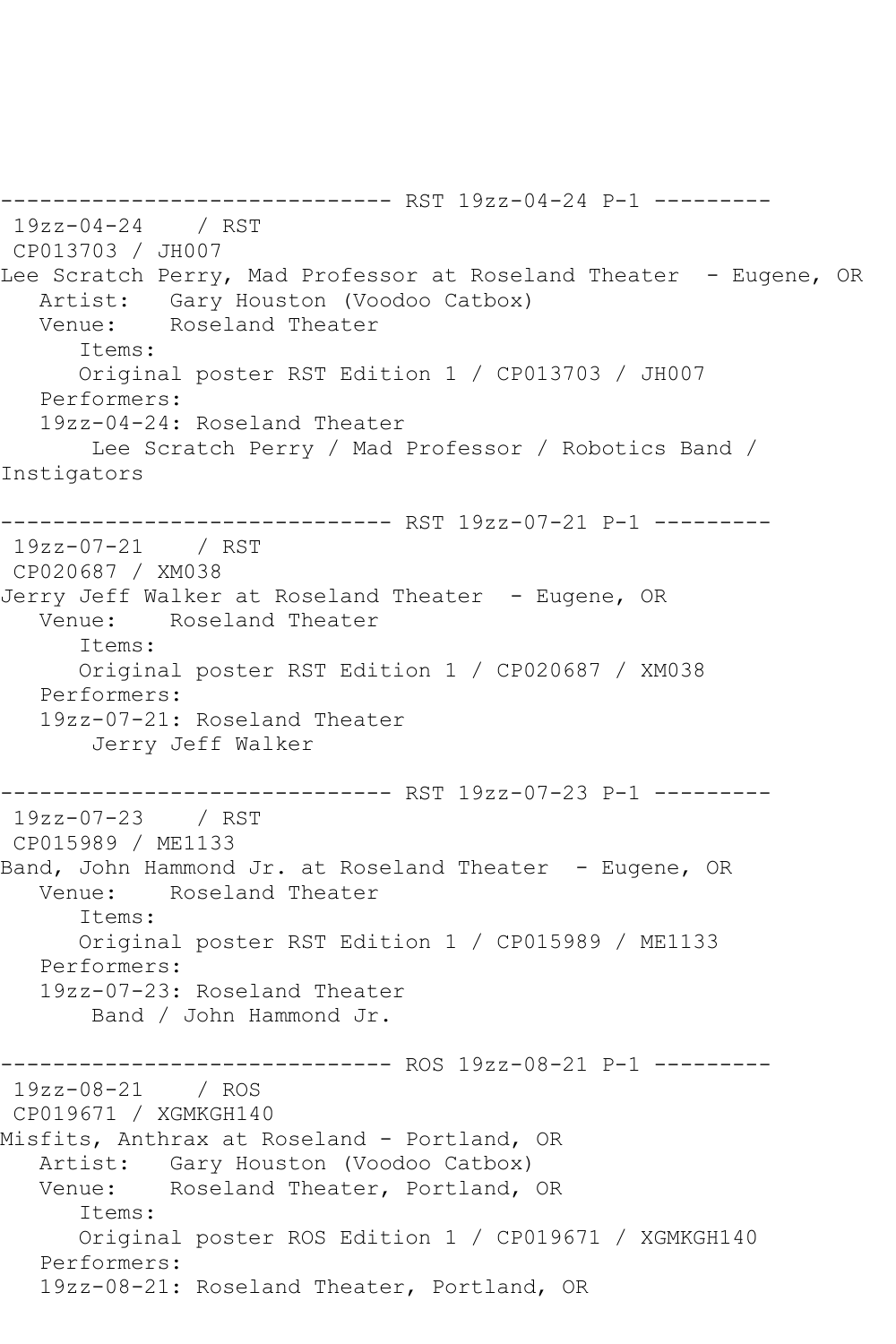Misfits / Anthrax / Life of Agony / Cannibal Corpse ------------------------------ ROSE 19zz-11-15 P-1 --------- 19zz-11-15 / ROSE CP020722 / XM073 Soundgarden at Roseland Venue: Roseland Theater, Portland, OR Items: Original poster ROSE Edition 1 / CP020722 / XM073 Performers: 19zz-11-15 19zz-11-17: Roseland Theater, Portland, OR Soundgarden ------------------------------ RST 19zz-12-03 P-1 --------- 19zz-12-03 / RST CP015982 / ME1126 Gregg Allman Band, Todd Smallwood at Roseland Theater - Eugene, OR Venue: Roseland Theater Items: Original poster RST Edition 1 / CP015982 / ME1126 Performers: 19zz-12-03: Roseland Theater Gregg Allman Band / Todd Smallwood ------------------------------ RST 2000-05-13 P-1 --------- 2000-05-13 / RST CP021541 / XM20000513 Robin Trower at Roseland Theater - Eugene, OR Venue: Roseland Theater Items: Original poster RST Edition 1 / CP021541 / XM20000513 RST / NONE / XM2000051 Performers: 2000-05-13: Roseland Theater Robin Trower ------------------------------ 2000-09-15 P --------- 2000-09-15 / CP700667 / CP700667 311 at Roseland Theater [Eugene, OR] Notes: This item appears in the book 'The Art of Modern Rock' as AMR # 150.5 Artist: Mike King Venue: Roseland Theater Items: Original poster / CP700667 / CP700667 (11 x 17)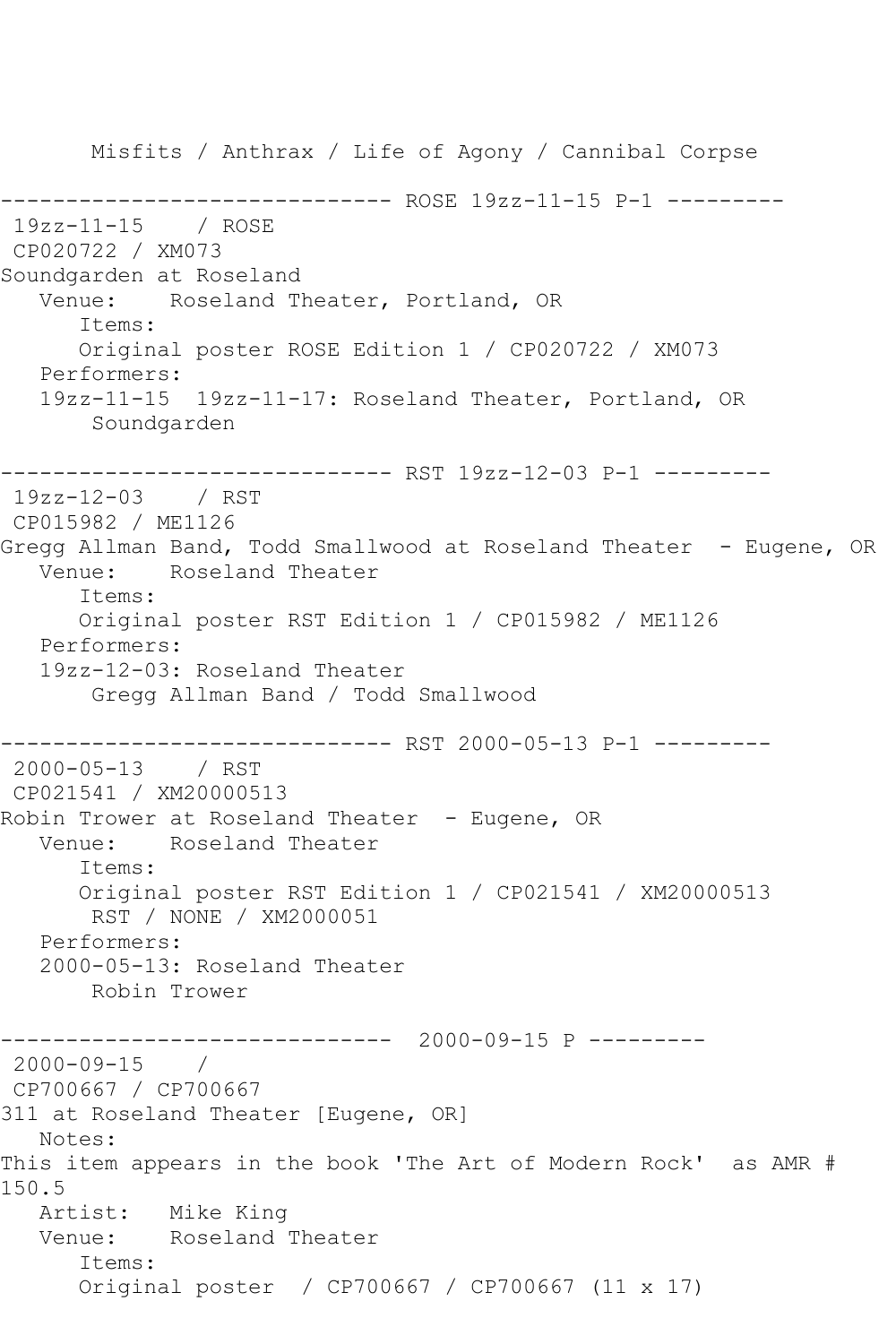Performers: 2000-09-15: Roseland Theater 311 ------------------------------ ROSE 2000-12-05 P --------- 2000-12-05 / ROSE CP046740 / CP046740 Common at Roseland Venue: Roseland Theater, Portland, OR Items: Original poster ROSE / CP046740 / CP046740 Performers: 2000-12-05: Roseland Theater, Portland, OR Common ------------------------------ 2001-02-21 P --------- 2001-02-21 / CP050384 / CP050384 Icky Flix Tour Artist: Steven Cerio Venue: Congress Center Promoter: Noiseville / Ralph America Items: Original poster / CP050384 / CP050384 Performers: 2001-02-21: Congress Center Residents 2001-03-29: Commodore Ballroom Residents 2001-03-30: EMP Sky Church Residents 2001-04-01: Roseland Theater Residents 2001-05-25: Royce Hall Residents ------------------------------ 2001-05-29 P --------- 2001-05-29 / CP700671 / CP700671 David Byrne, Joe Henry at Roseland Theater [Eugene, OR] Notes: Limited Edition of 150 This item appears in the book 'The Art of Modern Rock' as AMR # 151.4<br>: Artist Mike King Venue: Roseland Theater Promoter: Double Tee Items: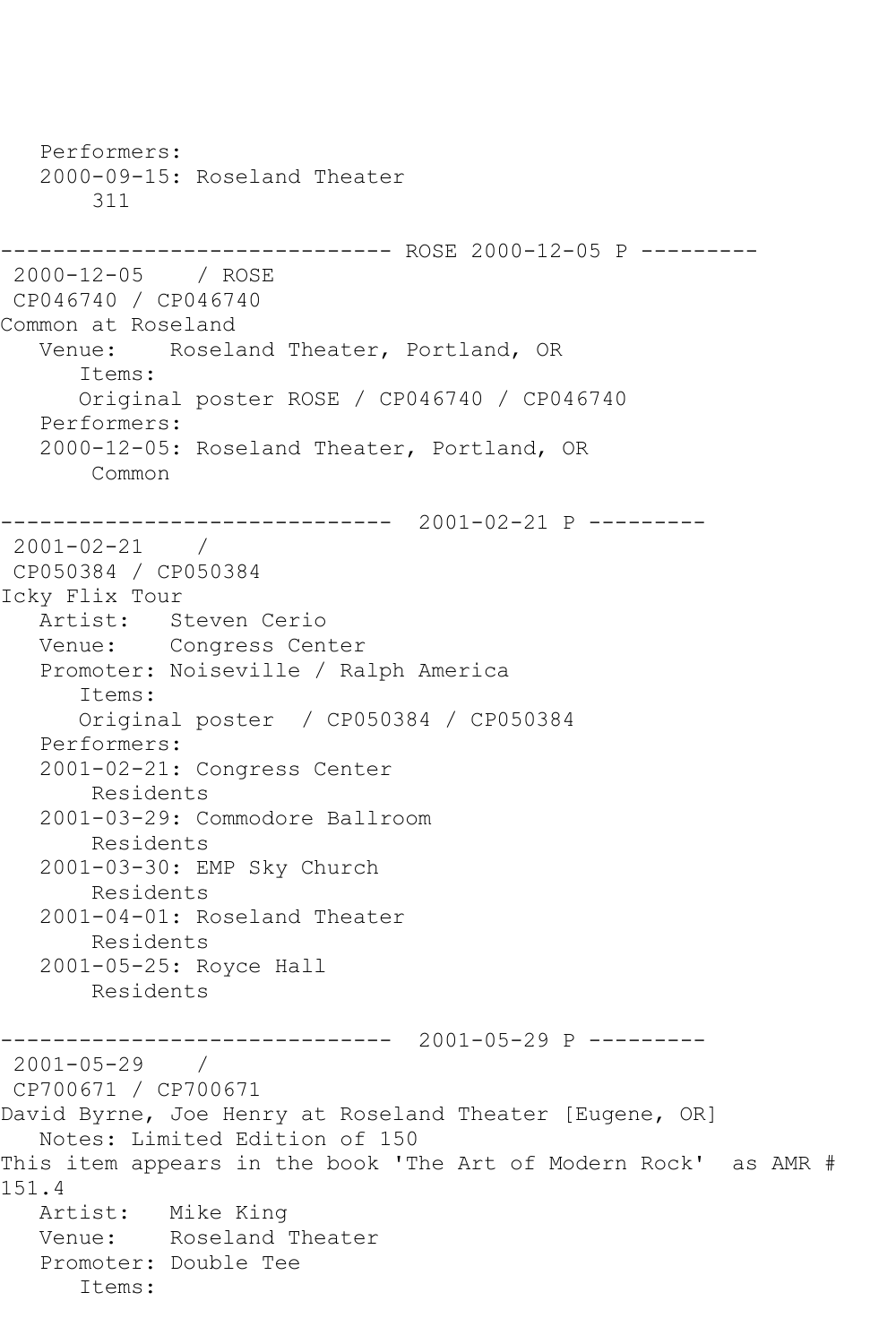Original poster / CP700671 / CP700671 (16-1/2 x 26) Performers: 2001-05-29: Roseland Theater David Byrne / Joe Henry ------------------------------ 2001-07-23 P --------- 2001-07-23 / CP700373 / CP700373 Cheap Trick, Harmony Riley at Roseland Theater [Eugene, OR] Notes: Limited Edition of 195 This item appears in the book 'The Art of Modern Rock' as AMR # 065.3 Artist: Mike King Venue: Roseland Theater Items: Original poster / CP700373 / CP700373 (18 x 26) Performers: 2001-07-23: Roseland Theater Cheap Trick / Harmony Riley ------------------------------ RST 2001-11-13 P --------- 2001-11-13 / RST CP030411 / NM10360 Ryan Adams, Paul Burch at Roseland Theater - Eugene, OR Venue: Roseland Theater Items: Original poster RST / CP030411 / NM10360 (22 x 15-1/2) Performers: 2001-11-13: Roseland Theater Ryan Adams / Paul Burch ------------- ROSE 2001-11-29 P ---------2001-11-29 / ROSE CP030838 / NM10787 Wilco, Mercury Rev at Roseland Venue: Roseland Theater, Portland, OR Items: Original poster ROSE / CP030838 / NM10787 (11 x 17) Performers: 2001-11-29: Roseland Theater, Portland, OR Wilco / Mercury Rev ------------------------------ 2002-02-24 P --------- 2002-02-24 / CP700984 / CP700984 Donnas, Ok Go Rooney at Roseland Theater [Eugene, OR] Notes: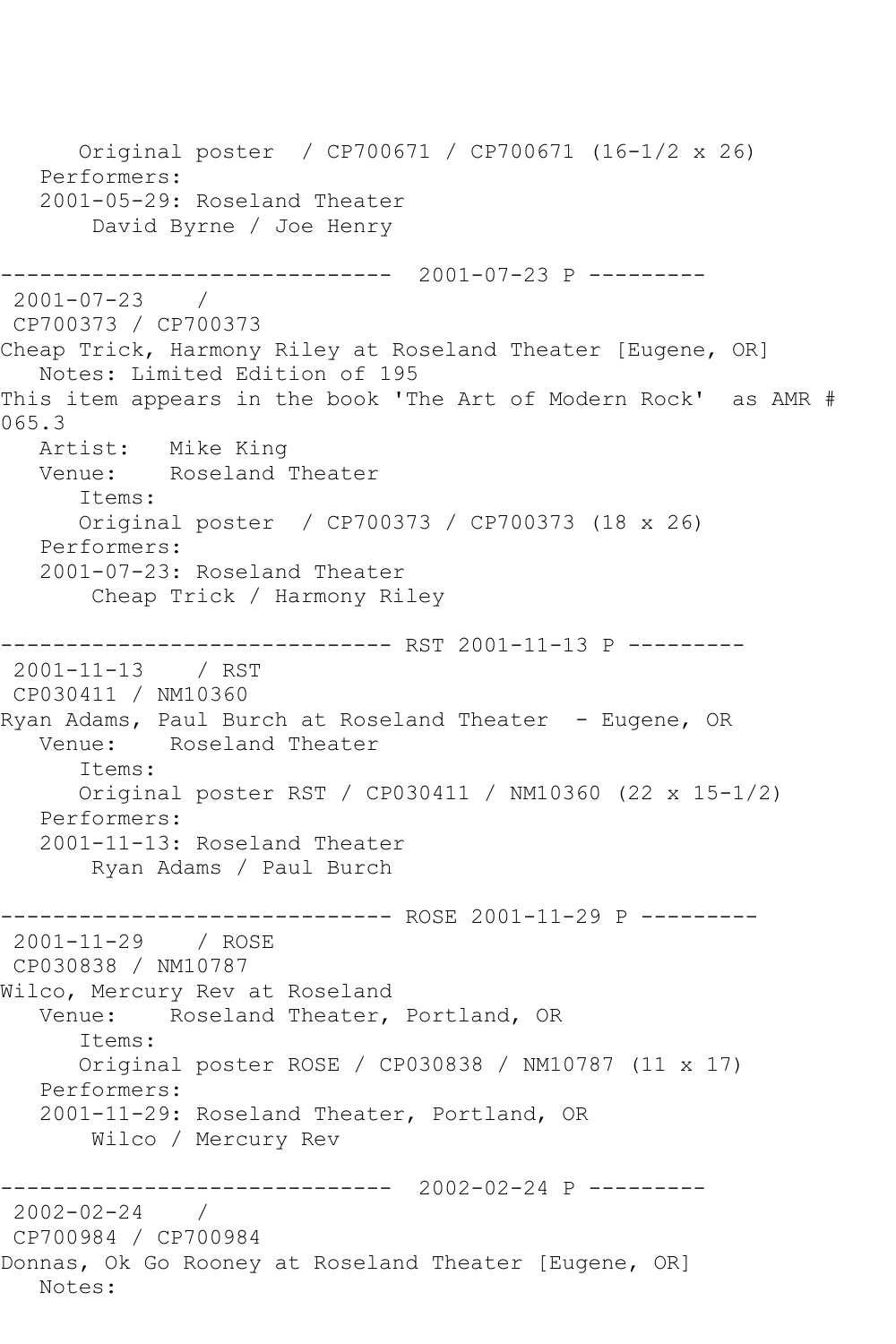This item appears in the book 'The Art of Modern Rock' as AMR # 281.3 Artist: Gary Houston Venue: Roseland Theater Items: Original poster / CP700984 / CP700984 (12-1/2 x 25) Performers: 2002-02-24: Roseland Theater Donnas / Ok Go Rooney ------------------------------ RST 2002-03-06 P --------- 2002-03-06 / RST CP031132 / NM11082 Ryan Adams, Leona Naess at Roseland Theater - Eugene, OR Venue: Roseland Theater Items: Original poster RST / CP031132 / NM11082 (25 x 13) Performers: 2002-03-06: Roseland Theater Ryan Adams / Leona Naess ----------- ROSE 2002-03-21 P ---------2002-03-21 / ROSE CP030607 / NM10556 Ryan Adams at Roseland Venue: Roseland Theater, Portland, OR Items: Original poster ROSE / CP030607 / NM10556 (12 x 24) Performers: 2002-03-21: Roseland Theater, Portland, OR Ryan Adams ------------------------------ RST 2002-03-23 P --------- 2002-03-23 / RST CP030212 / NM10161 No Doubt, Paint at Roseland Theater – Eugene, OR<br>Venue: Roseland Theater Roseland Theater Items: Original poster RST / CP030212 / NM10161 (13 x 25) Performers: 2002-03-23: Roseland Theater No Doubt / Paint ------------------------------ RST 2002-04-03 P --------- 2002-04-03 / RST CP031133 / NM11083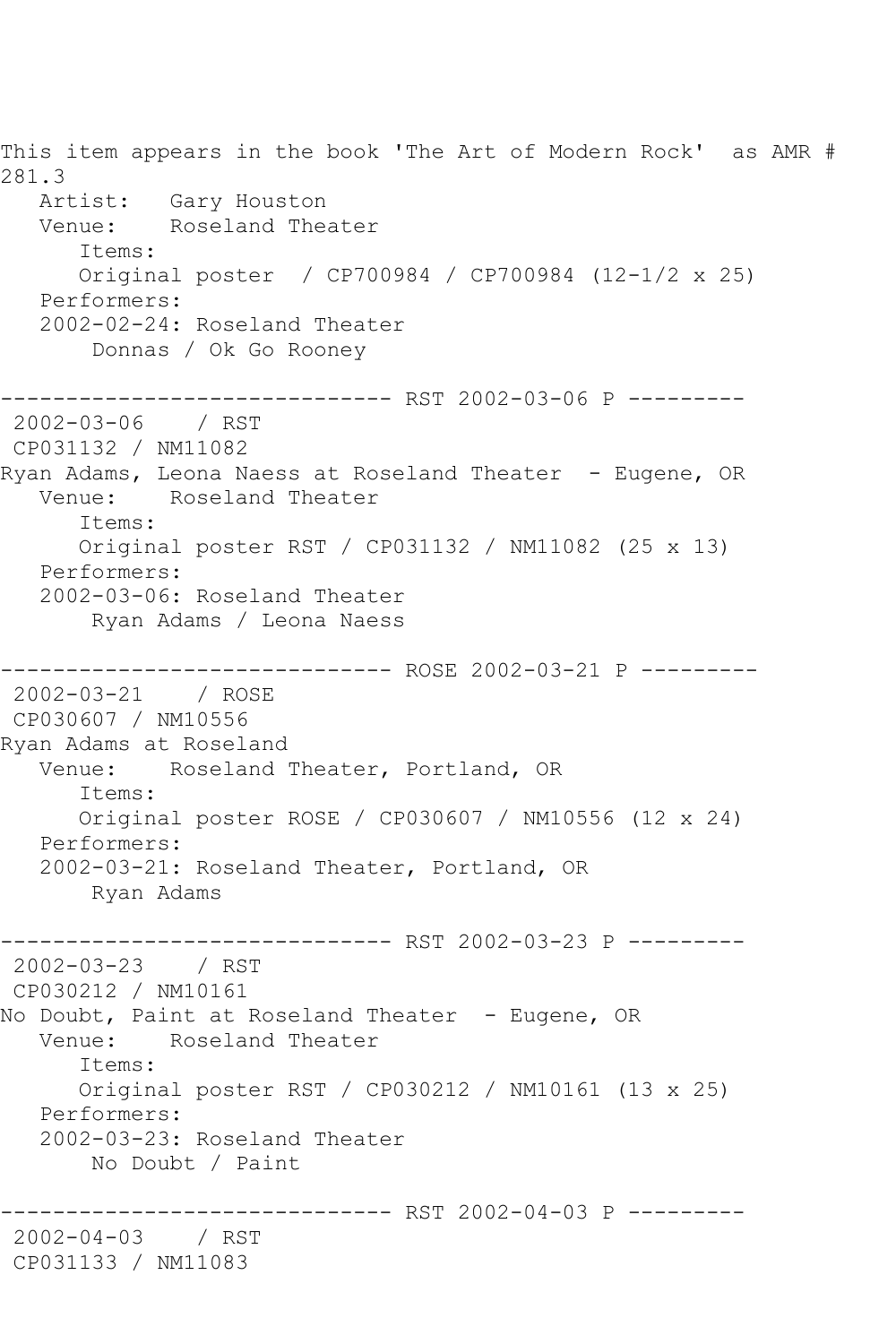Spiritualized, Black Rebel Motorcycle Club at Roseland Theater -Eugene, OR Venue: Roseland Theater Items: Original poster RST / CP031133 / NM11083 (25 x 13) Performers: 2002-04-03: Roseland Theater Spiritualized / Black Rebel Motorcycle Club ------------------------------ RST 2002-09-03 P --------- 2002-09-03 / RST CP030437 / NM10386 Wilco, Minus 5 at Roseland Theater - Eugene, OR Venue: Roseland Theater Items: Original poster RST / CP030437 / NM10386 (15-1/4 x 22-1/2) Performers: 2002-09-03: Roseland Theater Wilco / Minus 5 ------------------------------ RST 2002-10-30 P --------- 2002-10-30 / RST CP030069 / NM10018 Ryan Adams at Roseland Theater, Portland, OR - Portland, OR Artist: Gary Houston (Voodoo Catbox)<br>Venue: Roseland Theater, Portland, Roseland Theater, Portland, OR Items: Original poster RST / CP030069 / NM10018 (15-1/2 x 25) Performers: 2002-10-30: Roseland Theater, Portland, OR Ryan Adams ------------------------------ 2003-04-18 P ---------  $2003 - 04 - 18$ CP700584 / CP700584 Motorhead, Dwarves at Roseland Theater [Eugene, OR] Notes: This item appears in the book 'The Art of Modern Rock' as AMR # 119.2<br>Artist: Gary Houston Venue: Roseland Theater Promoter: Thrasher Presents Items: Original poster / CP700584 / CP700584 (16 x 26) Performers: 2003-04-18: Roseland Theater Motorhead / Dwarves / High On Fire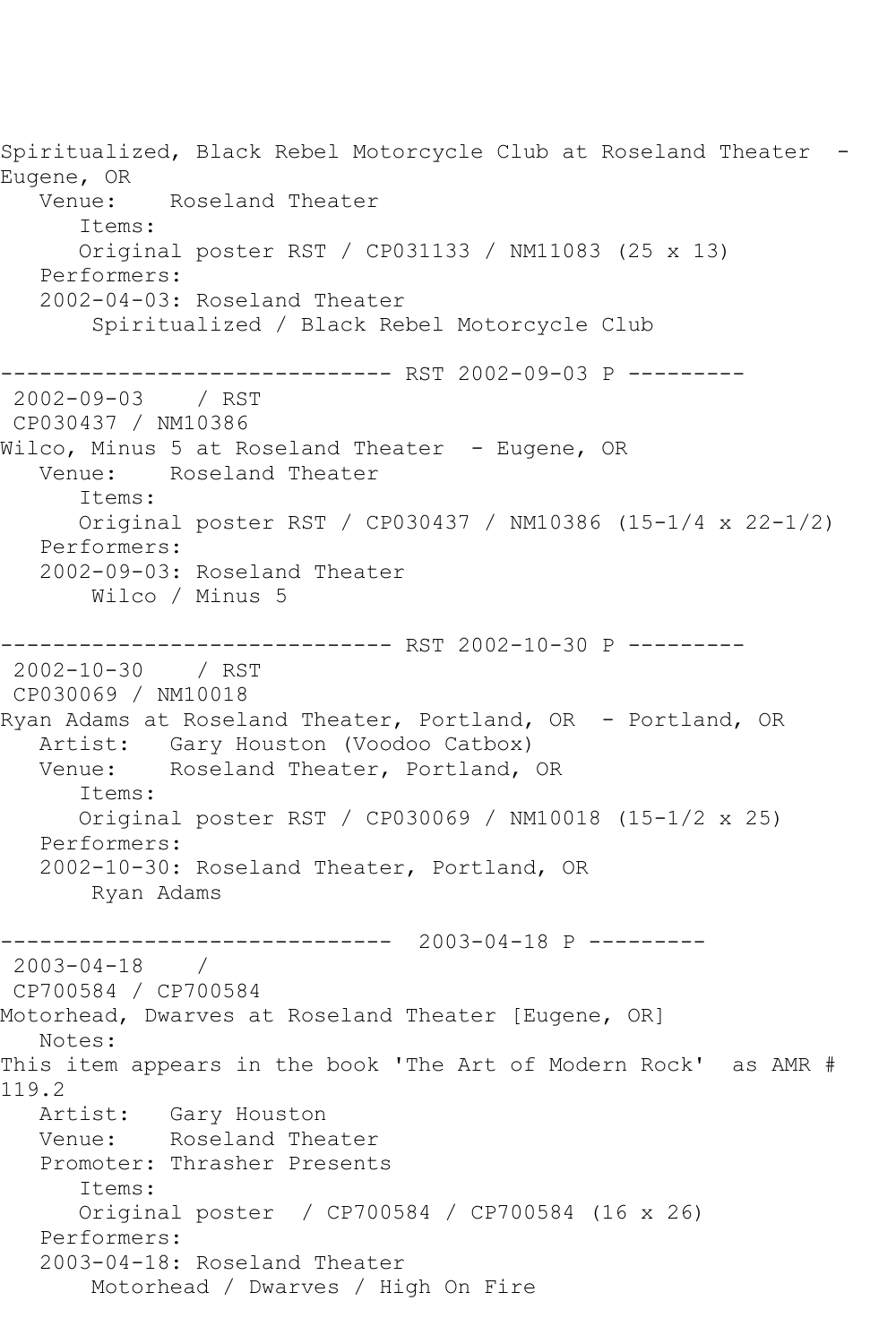------------------------------ 2003-05-06 P --------- 2003-05-06 / CP700951 / CP700951 Tomahawk, Melvins at Roseland Theater [Eugene, OR] Notes: This item appears in the book 'The Art of Modern Rock' as AMR # 272 Artist: Guy Burwell Venue: Roseland Theater Promoter: Thrasher Presents Items: Original poster / CP700951 / CP700951 (11 x 17) Performers: 2003-05-06: Roseland Theater Tomahawk / Melvins / Skeleton Key ------------------------------ 2003-06-13 P --------- 2003-06-13 / CP051043 / CP051043 Le Tigre, Aislers Set at Roseland Theater - Eugene, OR Artist: Guy Burwell Venue: Roseland Theater Promoter: Thrasher Presents Items: Original poster / CP051043 / CP051043 Performers: 2003-06-13: Roseland Theater Le Tigre / Aislers Set / King Cobra ------------------------------ 2004-02-27 P --------- 2004-02-27 / CP051072 / CP051072 Dillinger Escape Plan, Locust at Roseland Theater - Eugene, OR Notes: Signed and numbered silkscree, edition of 200 Private Notes: DieselDone Artist: Guy Burwell Venue: Roseland Theater Promoter: Thrasher Presents Items: Original poster / CP051072 / CP051072 (16 x 23) Price: 50.00 Performers: 2004-02-27: Roseland Theater Dillinger Escape Plan / Locust / Your Enemies' Friends / Wrangler Brutes ------------------------------ 2004-04-17 P ---------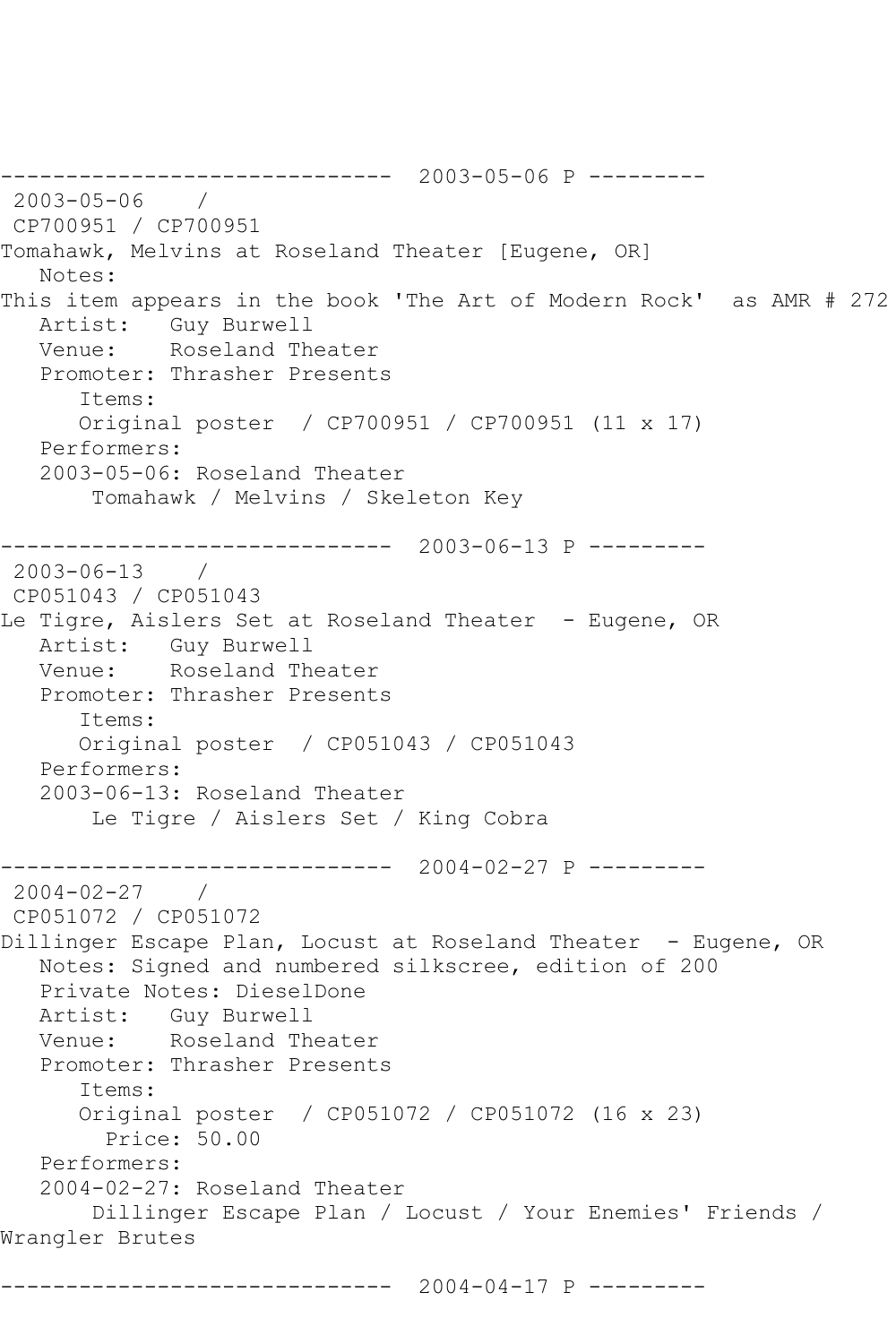2004-04-17 / CP701699 / CP701699 Fantomas at Showboat Notes: Limited Edition of 300 Private Notes: DieselDone Artist: Frank Kozik Venue: Showboat Promoter: Diesel Fuel Prints Items: Original poster / CP701699 / CP701699 (23 x 32) Price: 35.00 Performers: 2004-04-17: Showboat Fantomas 2004-04-18: Roseland Theater ------------------------------ 2004-07-02 P --------- 2004-07-02 / CP701674 / CP701674 MC5, Mark Arm at Roseland Theater [Eugene, OR] Notes: Signed and numbered silkscree, edition of 270 Artist: Stainboy Venue: Roseland Theater Promoter: Diesel Fuel Prints Items: Original poster / CP701674 / CP701674 (20-1/2 x 29-3/4) Price: 35.00 Performers: 2004-07-02: Roseland Theater MC5 / Mark Arm / Evan Dando / Marshall Crenshaw ------------------------------ 2004-09-14 P ---------  $2004 - 09 - 14$ CP701663 / CP701663 Circle Jerks, G.B.H. at Roseland Theater [Eugene, OR] Notes: 270 prints, signed and numbered. Private Notes: DieselDone Artist: Stainboy Venue: Roseland Theater Promoter: Diesel Fuel Prints Items: Original poster / CP701663 / CP701663 (14-1/2 x 20-3/4) Price: 30.00 Performers: 2004-09-14: Roseland Theater Circle Jerks / G.B.H.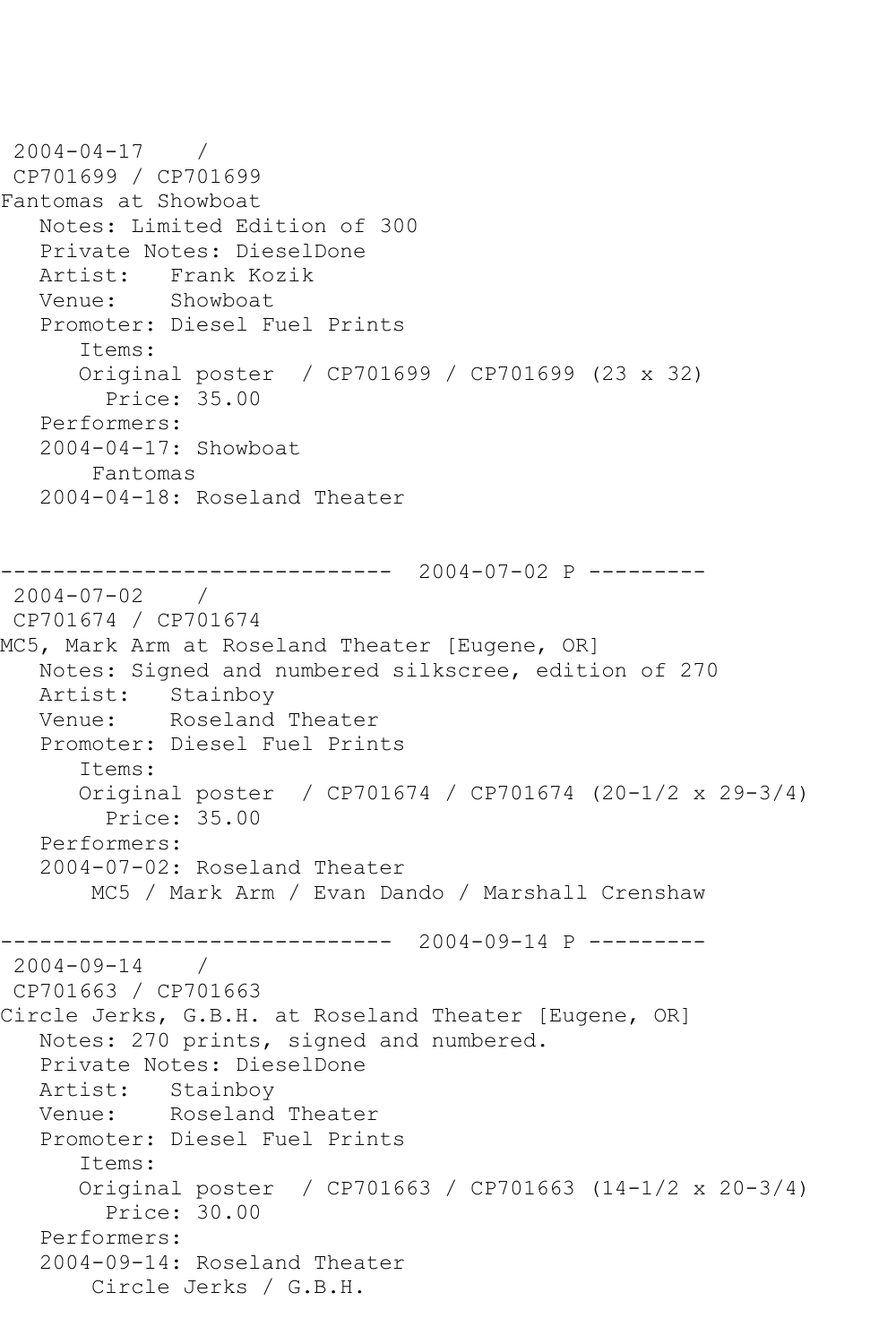------------------------------ 2004-11-12 P --------- 2004-11-12 / CP701684 De La Soul, Butta Versus at Roseland Theater [Eugene, OR] Notes: Limited Edition of 225 Artist: Bobby Dixon Venue: Roseland Theater Promoter: Double Tee Items: Original poster / CP701684 / CP701684 (16 x 23) Performers: 2004-11-12: Roseland Theater De La Soul / Butta Versus / DJ Kez ------------------------------ 2004-11-20 P --------- 2004-11-20 / CP701683 / CP701683 Funky Homosapien at Roseland Theater [Eugene, OR] Notes: Limited Edition of 200 Artist: Bobby Dixon Venue: Roseland Theater Promoter: Double Tee Items: Original poster / CP701683 / CP701683 (16 x 23) Price: 25.00 Performers: 2004-11-20: Roseland Theater Funky Homosapien ------------------------------ zzzz-01-15 P --------  $zzzz-01-15$  / CP051603 / CP051603 Sum 41, Unwritten Law at Ogden Theater - Ogden, UT Artist: Justin Hampton Venue: Ogden Theater Items: Original poster / CP051603 / CP051603 Performers: zzzz-01-15: Ogden Theater Sum 41 / Unwritten Law zzzz-01-16: Utah State Fairgrounds Sum 41 / Unwritten Law zzzz-01-18: House of Blues Sum 41 / Unwritten Law zzzz-01-19: Rialto Theater Sum 41 / Unwritten Law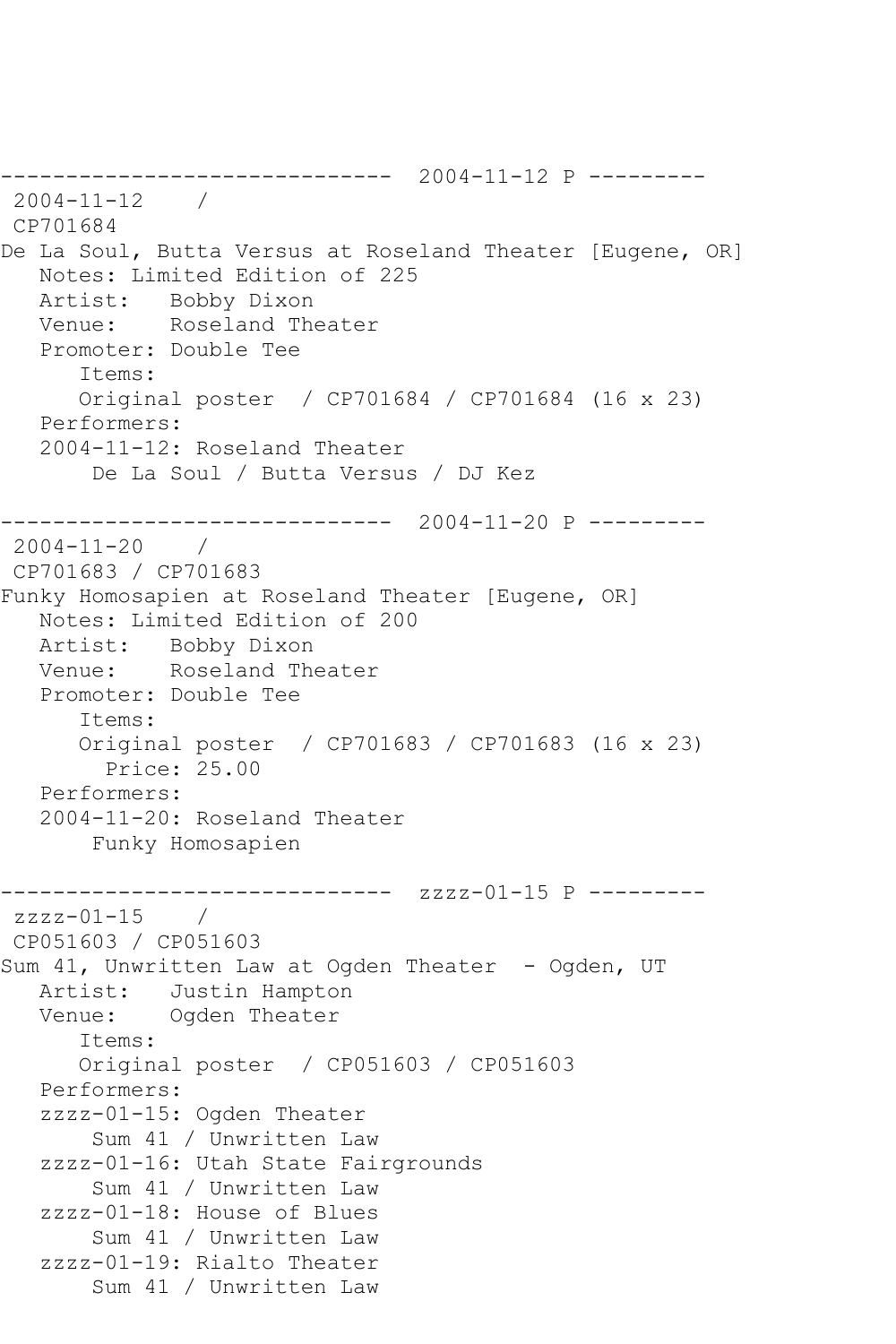```
 zzzz-01-20: Club 530
        Sum 41 / Unwritten Law
    zzzz-01-21: Glass House
        Sum 41 / Unwritten Law
    zzzz-01-23: Hollywood Paladium
        Sum 41 / Unwritten Law
    zzzz-01-26: Warfield Theater
        Sum 41 / Unwritten Law
    zzzz-01-28: Big Easy
        Sum 41 / Unwritten Law
    zzzz-01-29: Paramount Theater, Oakland
        Sum 41 / Unwritten Law
    zzzz-01-30: Roseland Theater
        Sum 41 / Unwritten Law
------------------------------ RST zzzz-01-28 P ---------
zzzz-01-28 s / RST 
CP046402 / CP046402
Plus special guests
   Venue: Roseland Theater
    Promoter: Miller
       Items:
       Original poster RST / CP046402 / CP046402
   Performers:
    zzzz-01-28 sat: Roseland Theater
        Lady Smith Black Mambazo
              ---------------- RST zzzz-01-30 P ----------<br>/ RST
zzzz-01-30CP046376 / CP046376
Oasis at Roseland Theater - Eugene, OR
   Venue: Roseland Theater
    Promoter: Miller
       Items:
       Original poster RST / CP046376 / CP046376
   Performers:
    zzzz-01-30: Roseland Theater
        Oasis
------------------------------ RST zzzz-02-04 P ---------
zzzz-02-04 s / RST 
CP046382 / CP046382
Mercyful Fate, Solitude at Roseland Theater - Eugene, OR
   Venue: Roseland Theater
       Items:
       Original poster RST / CP046382 / CP046382
   Performers:
```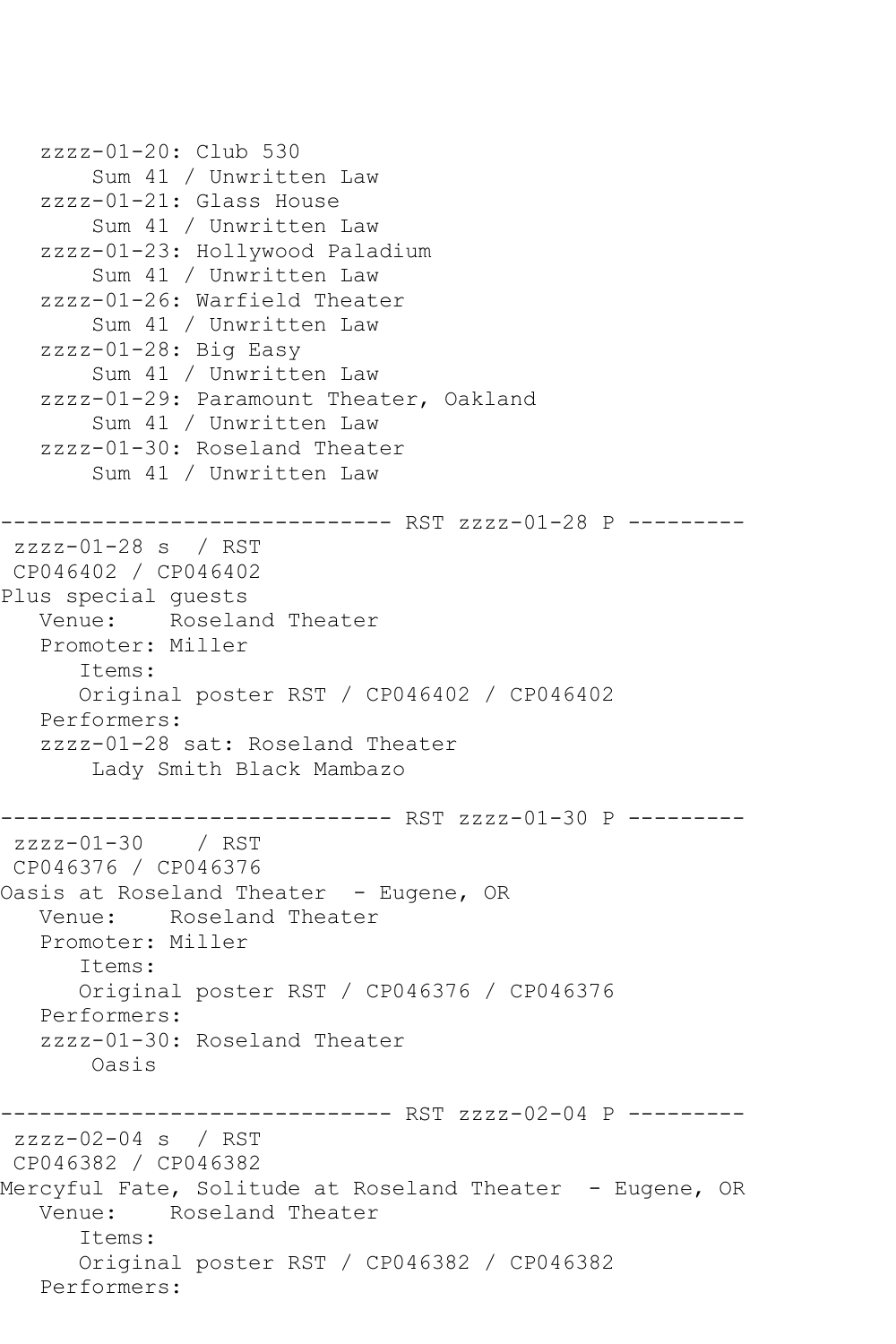zzzz-02-04 sat: Roseland Theater Mercyful Fate / Solitude / Aeturuns ------------------------------ SHOX zzzz-02-09 P --------  $zzzz-02-09$  / SHOX CP046461 / CP046461 Coldplay, Cold Play at Showbox Venue: Showbox Promoter: Stranger Items: Original poster SHOX / CP046461 / CP046461 Performers: zzzz-02-09: Showbox Coldplay zzzz-02-10: Roseland Theater, Portland, OR Cold Play ------------------------------ RST zzzz-02-23 P -------- zzzz-02-23 s / RST CP046244 / CP046244 Robyn Hitchcock and the Egyptians, Matthew Sweet at Roseland Theater Venue: Roseland Theater Promoter: Monqui Presents Items: Original poster RST / CP046244 / CP046244 Performers: zzzz-02-23 sun: Roseland Theater Robyn Hitchcock / Matthew Sweet ------------------------------ zzzz-02-23 P --------  $zzzz-02-23$  t / CP052477 / CP052477 Buddy Guy, Paul Rodgers at Roseland Theater - Eugene, OR Benefit: Experience the Music and Legacy of Jimi Hendrix Artist: Gary Houston (Voodoo Catbox) Venue: Roseland Theater Items: Original poster / CP052477 / CP052477 Performers: zzzz-02-23 tue: Roseland Theater Buddy Guy / Paul Rodgers / Living Color / Jerry Cantrell / Indigenous / Mitch Mitchell / Billy Cox / Jimi Hendrix -------------------- RST zzzz-02-28 P ----------<br>8 / RST zzzz-02-28 CP046431 / CP046431 Great White, Randy Baldwin at Roseland Theater - Eugene, OR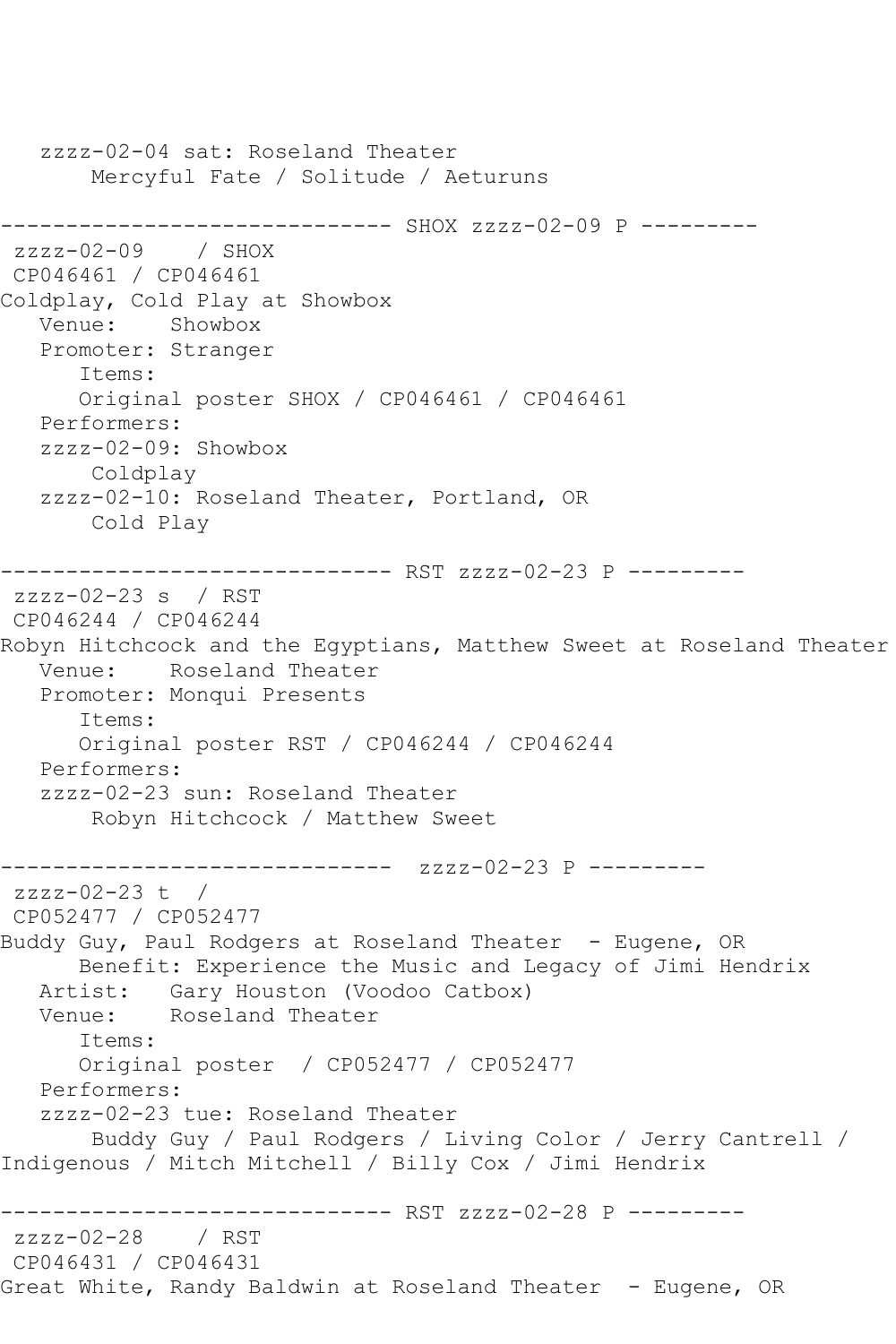Venue: Roseland Theater Promoter: KUFO Items: Original poster RST / CP046431 / CP046431 Performers: zzzz-02-28: Roseland Theater Great White / Randy Baldwin ------------- RST zzzz-03-04 P --------zzzz-03-04 s / RST CP046442 / CP046442 Fear, Nervous Christians at Roseland Theater - Eugene, OR Venue: Roseland Theater Items: Original poster RST / CP046442 / CP046442 Performers: zzzz-03-04 sat: Roseland Theater Fear / Nervous Christians ------------------------------ RST zzzz-03-08 P -------- zzzz-03-08 f / RST CP046473 / CP046473 Stars from the movie Commitments at Roseland Theater - Eugene, OR<br>Venue: Roseland Theater Roseland Theater Items: Original poster RST / CP046473 / CP046473 Performers: zzzz-03-08 fri: Roseland Theater Stars from the movie Commitments ------------------------------ SHOX zzzz-03-16 P -------- zzzz-03-16 f / SHOX CP048131 / CP048131 Big Dumb Face, Wes Borland at Showbox Venue: Showbox Promoter: Monqui Presents Items: Original poster SHOX / CP048131 / CP048131 Performers: zzzz-03-16 fri: Showbox Big Dumb Face / Wes Borland / El Greco zzzz-03-17 sat: Roseland Theater, Portland, OR Big Dumb Face / Wes Borland / El Greco ------------ RST zzzz-03-17 P --------zzzz-03-17 f / RST CP046421 / CP046421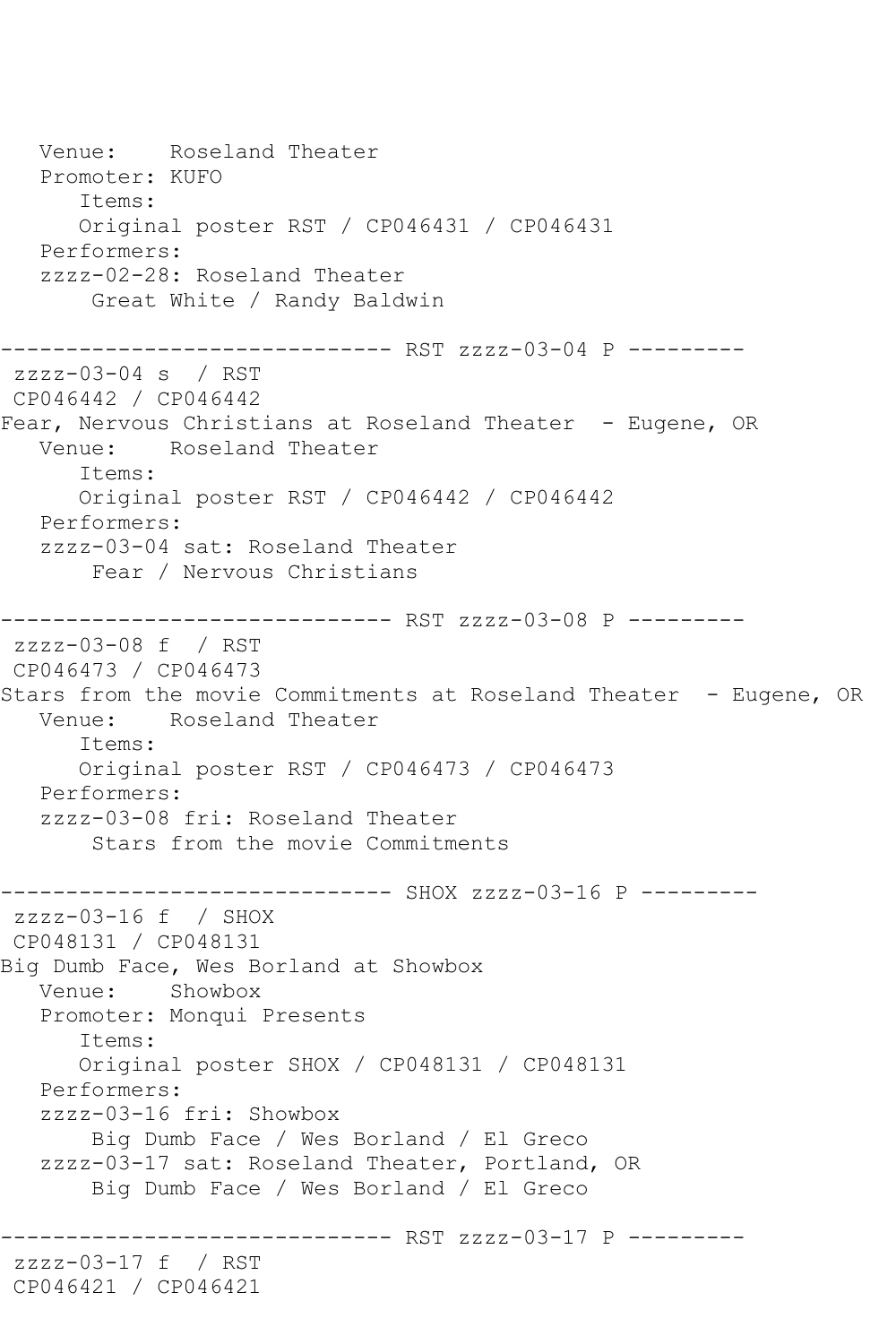Jimmy Thackery, Terry Robb at Roseland Theater - Eugene, OR Venue: Roseland Theater Promoter: KGON Items: Original poster RST / CP046421 / CP046421 Performers: zzzz-03-17 fri: Roseland Theater Jimmy Thackery / Terry Robb ------------------------------ RST zzzz-03-31 P -------- zzzz-03-31 / RST CP046441 / CP046441 Four Horsemen at Roseland Theater - Eugene, OR Venue: Roseland Theater Promoter: Miller Items: Original poster RST / CP046441 / CP046441 Performers: zzzz-03-31: Roseland Theater Four Horsemen ------------------------------ ROSE zzzz-04-02 P -------- zzzz-04-02 s / ROSE CP046305 / CP046305 Yngwie Malmsteen at Roseland Venue: Roseland Theater, Portland, OR Promoter: Miller Items: Original poster ROSE / CP046305 / CP046305 Performers: zzzz-04-02 sat: Roseland Theater, Portland, OR Yngwie J. Malmsteen ------------------------------ RST zzzz-04-04 P -------- zzzz-04-04 t / RST CP046471 / CP046471 Cake, American Girls at Roseland Theater - Eugene, OR Venue: Roseland Theater Items: Original poster RST / CP046471 / CP046471 Performers: zzzz-04-04 thu: Roseland Theater Cake / American Girls -------------- RST zzzz-04-11 P ---------zzzz-04-11 / RST CP046415 / CP046415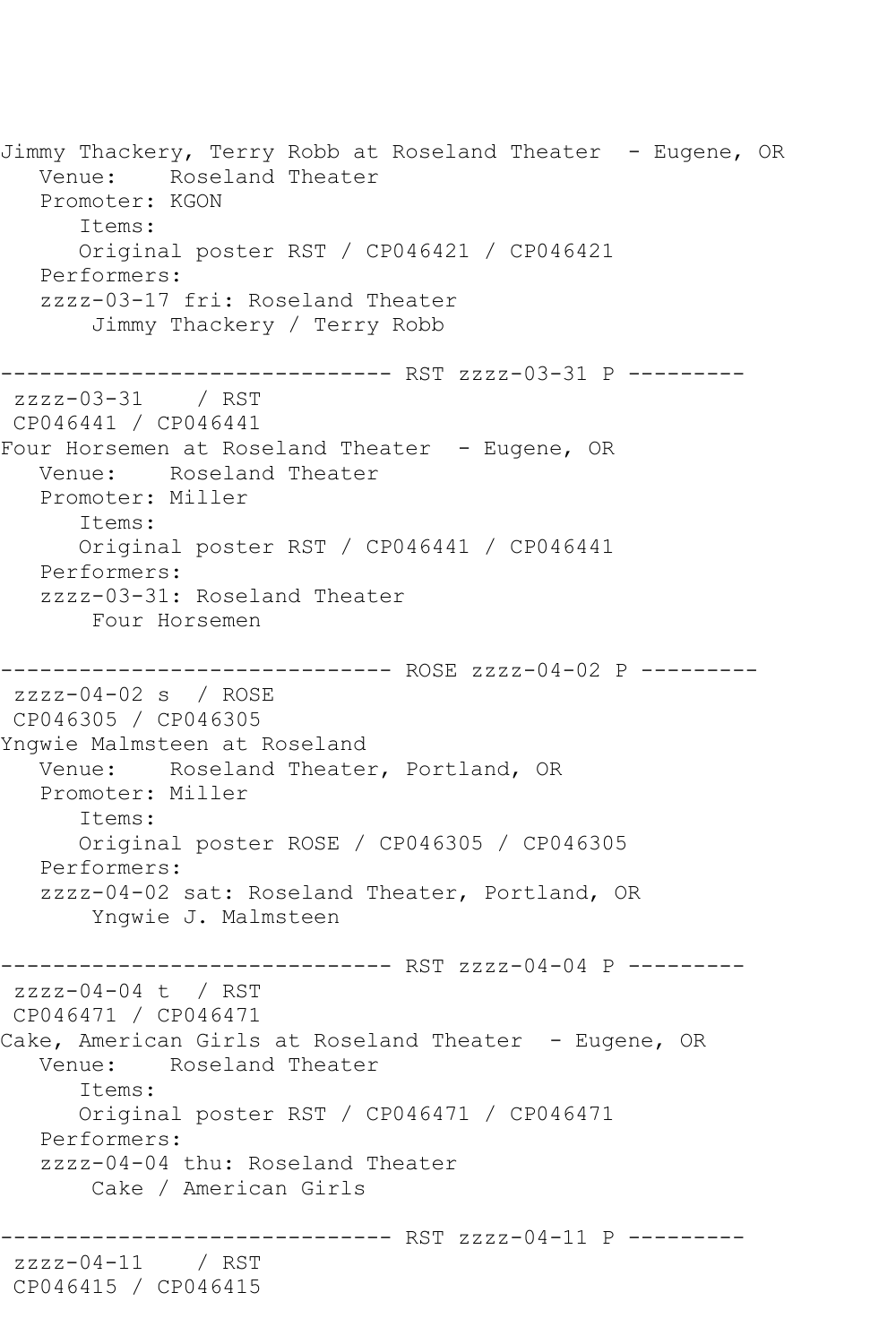John Hiatt, Ron Sexsmith at Roseland Theater - Eugene, OR Venue: Roseland Theater Promoter: Double Tee Items: Original poster RST / CP046415 / CP046415 Performers: zzzz-04-11: Roseland Theater John Hiatt / Ron Sexsmith ------------------------------ RST zzzz-04-11 P -------- zzzz-04-11 / RST CP046482 / CP046482 Buddy Guy, Sonny Landreth at Roseland Theater - Eugene, OR Venue: Roseland Theater Items: Original poster RST / CP046482 / CP046482 Performers: zzzz-04-11: Roseland Theater Buddy Guy / Sonny Landreth ------------------------------ ROSE zzzz-04-13 P -------- zzzz-04-13 / ROSE CP030903 / NM10852 Sepultura, Clutch at Roseland Venue: Roseland Theater, Portland, OR Items: Original poster ROSE / CP030903 / NM10852 (11 x 17) Performers: zzzz-04-13: Roseland Theater, Portland, OR Sepultura / Clutch ------------------------------ RST zzzz-04-15 P -------- zzzz-04-15 / RST CP030861 / NM10810 Adam Ant at Roseland Theater - Eugene, OR Venue: Roseland Theater Items: Original poster RST / CP030861 / NM10810 (11 x 17) Performers: zzzz-04-15: Roseland Theater Adam Ant ------------------------------ RST zzzz-04-15 P -------- zzzz-04-15 s / RST CP046493 / CP046493 Adam Ant at Roseland Theater - Eugene, OR Benefit: And special guests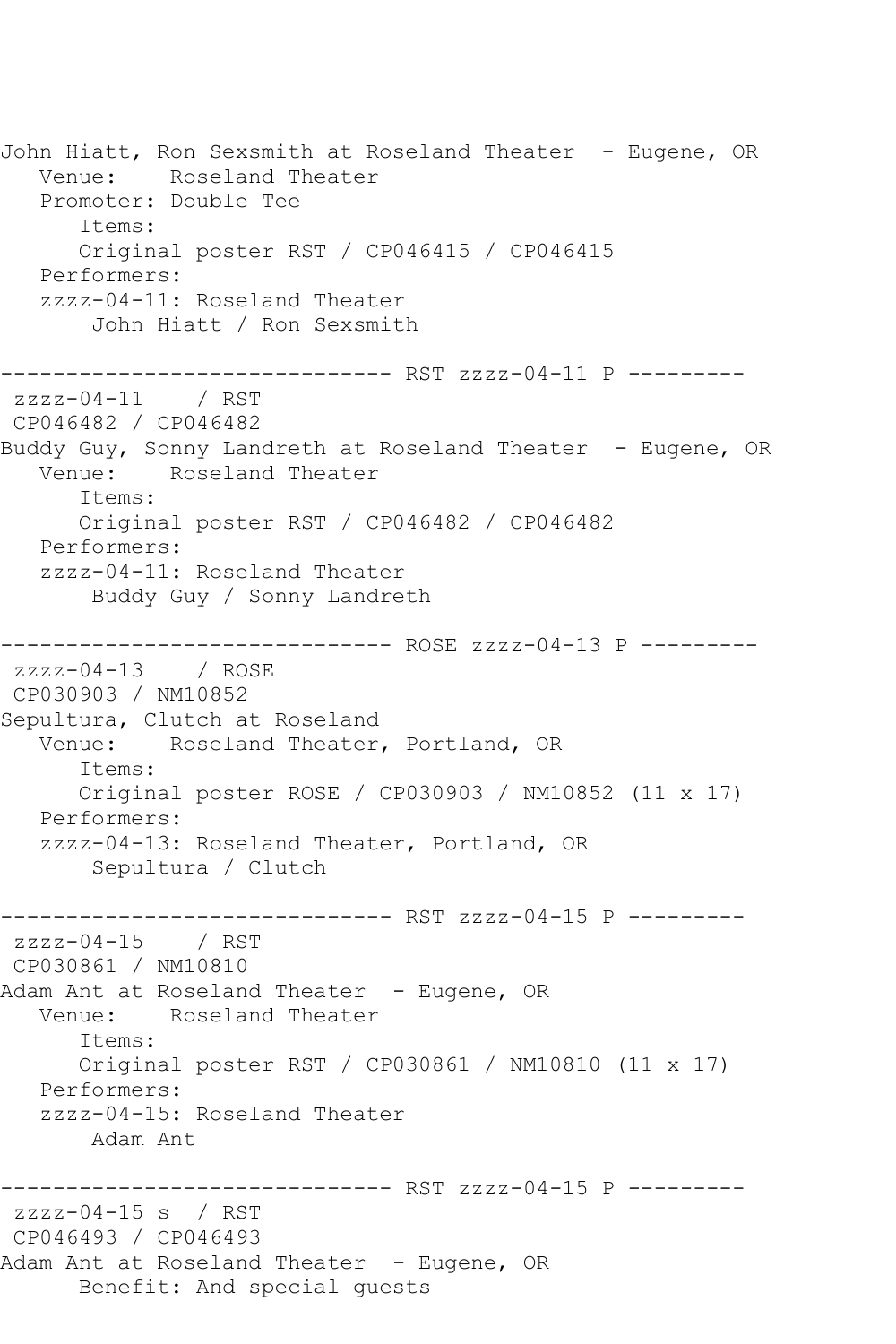Venue: Roseland Theater Items: Original poster RST / CP046493 / CP046493 Performers: zzzz-04-15 sat: Roseland Theater Adam Ant ------------------------------ RST zzzz-04-22 P -------- zzzz-04-22 s / RST CP046432 / CP046432 Faith No More, Steel Pole at Roseland Theater Venue: Roseland Theater Items: Original poster RST / CP046432 / CP046432 Performers: zzzz-04-22 sat: Roseland Theater Faith No More / Steel Pole Bathtub / Bathtub ------------------------------ ROSE zzzz-04-25 P -------- zzzz-04-25 / ROSE CP046327 / CP046327 Taj Mahal Band at Roseland Venue: Roseland Theater, Portland, OR Items: Original poster ROSE / CP046327 / CP046327 Performers: zzzz-04-25: Roseland Theater, Portland, OR Taj Mahal ------------------------------ ROSE zzzz-04-26 P -------- zzzz-04-26 / ROSE CP030834 / NM10783 Sky Cries Mary, Sybil Vane at Roseland Artist: Mike King (Voodoo Catbox) Venue: Roseland Theater, Portland, OR Items: Original poster ROSE / CP030834 / NM10783 (11 x 17) Performers: zzzz-04-26: Roseland Theater, Portland, OR Sky Cries Mary / Sybil Vane ------------------------------ RST zzzz-04-26 P -------- zzzz-04-26 / RST CP046350 / CP046350 Sky Cries Mary, Sybil Vane at Roseland Theater - Eugene, OR Venue: Roseland Theater Items: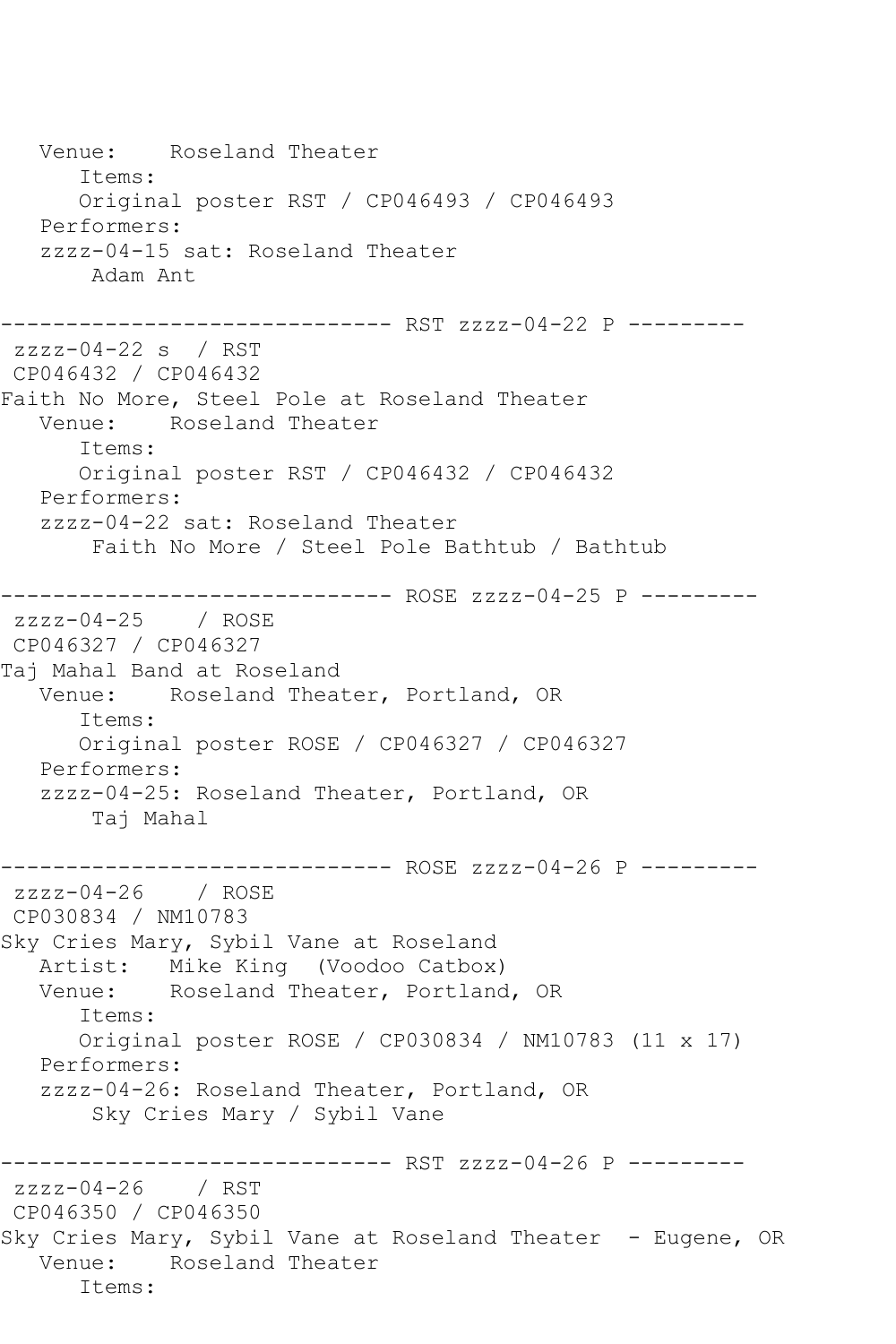Original poster RST / CP046350 / CP046350 Performers: zzzz-04-26: Roseland Theater Sky Cries Mary / Sybil Vane ------------------------------ RST zzzz-05-02 P -------- zzzz-05-02 / RST CP030189 / NM10138 Leon Russell, Luther Russell at Roseland Theater Venue: Roseland Theater Items: Original poster RST / CP030189 / NM10138 (11 x 17) Performers: zzzz-05-02: Roseland Theater Leon Russel / Luther Russell ------------------------------ RST zzzz-05-02 P -------- zzzz-05-02 / RST CP046403 / CP046403 Leon Russell, Luther Russell at Roseland Theater Venue: Roseland Theater Promoter: Double Tee Items: Original poster RST / CP046403 / CP046403 Performers: zzzz-05-02: Roseland Theater Leon Russel / Luther Russell ------------------------------ RST zzzz-05-06 P -------- zzzz-05-06 s / RST CP046412 / CP046412 KMFDM, Dink at Roseland Theater - Eugene, OR Venue: Roseland Theater Items: Original poster RST / CP046412 / CP046412 Performers: zzzz-05-06 sat: Roseland Theater KMFDM / Dink ------------------------------ zzzz-05-06 P -------- zzzz-05-06 t / CP051042 / CP051042 Tomahawk Melvins, Skeleton Key at Roseland Theater - Eugene, OR Artist: Guy Burwell Venue: Roseland Theater Promoter: Thrasher Presents Items: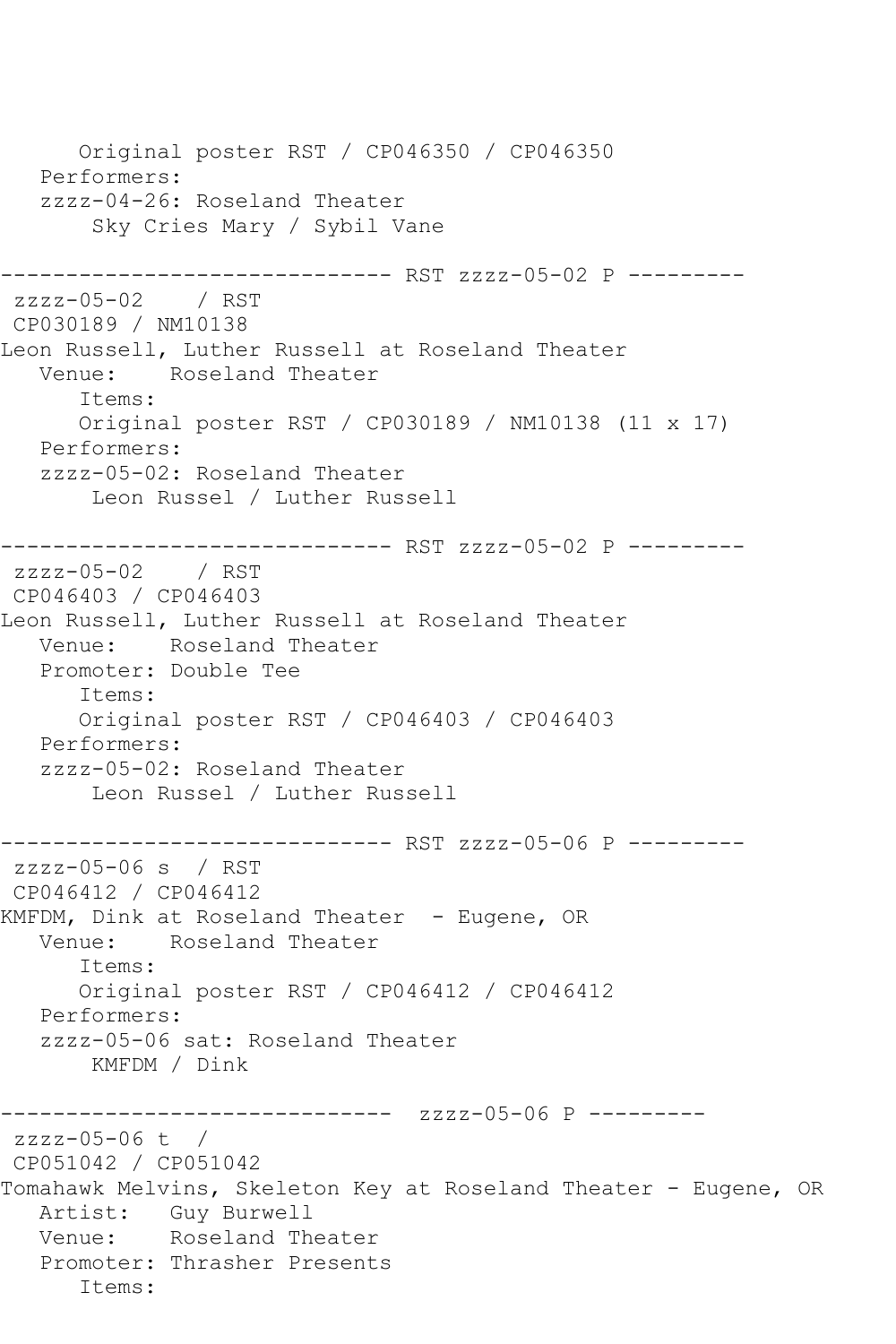Original poster / CP051042 / CP051042 Performers: zzzz-05-06 tue: Roseland Theater Tomahawk / Skeleton Key ------------------------------ RST zzzz-05-07 P -------- zzzz-05-07 t / RST CP046497 / CP046497 Asphalt Ballet at Roseland Theater - Eugene, OR Venue: Roseland Theater Promoter: Miller Items: Original poster RST / CP046497 / CP046497 Performers: zzzz-05-07 thu: Roseland Theater Asphalt Ballet ------------------------------ ROSE zzzz-05-10 P -------- zzzz-05-10 / ROSE CP046863 / CP046863 Souls of Mischief, DJ Apollo at Roseland Venue: Roseland Theater, Portland, OR Promoter: Double Tee Items: Original poster ROSE / CP046863 / CP046863 Performers: zzzz-05-10: Roseland Theater, Portland, OR Souls of Mischief / DJ Apollo / Silent Lambs Project / Quivah zzzz-05-10: Roseland Theater Cappadonna / Rowdy Bunch / J. Mack / Cool Nutz ------------------------------ SATY zzzz-05-13 P -------- zzzz-05-13 s / SATY CP046879 / CP046879 Incantation, Skinless at Satyricon - Portland, OR Venue: Satyricon Promoter: Thrasher Presents Items: Original poster SATY / CP046879 / CP046879 Performers: zzzz-05-13 sat: Satyricon Incantation / Skinless / Coffin Texts zzzz-05-19 fri: Satyricon L7 / Nash Kato / Roller zzzz-05-12 fri: Berbati's Pan Queens of the Stone Age / Eleven zzzz-05-27 sat: Roseland Theater, Portland, OR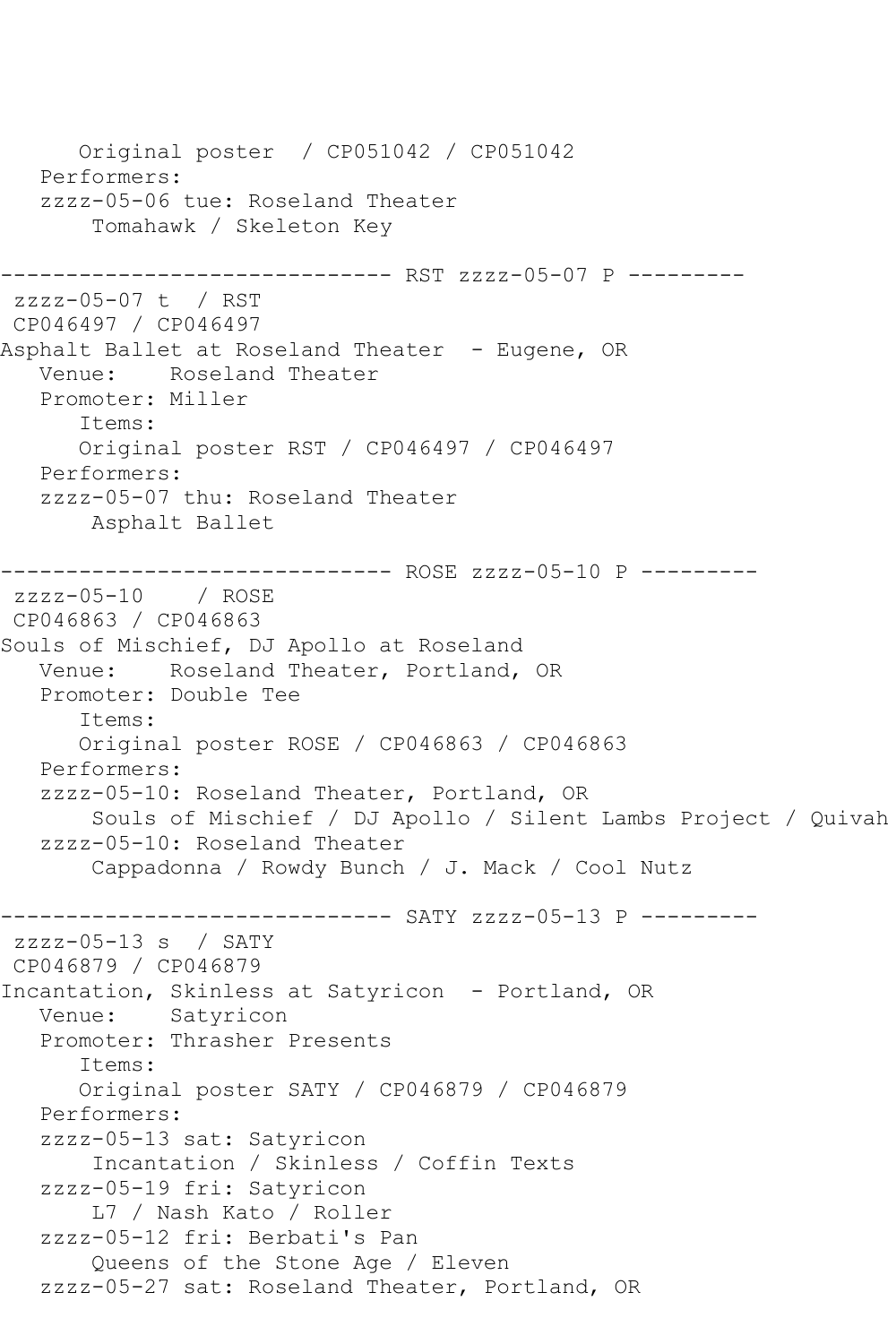Motorhead / Nashville Pussy / Fu Manchu / Speedealer ------------------------------ SATY zzzz-05-13 P -------- zzzz-05-13 s / SATY CP046897 / CP046897 Incantation, Skinless at Satyricon - Portland, OR Venue: Satyricon Items: Original poster SATY / CP046897 / CP046897 Performers: zzzz-05-13 sat: Satyricon Incantation / Skinless / Coffin Texts zzzz-05-19 fri: Satyricon L7 / Nash Kato / Roller zzzz-05-12 fri: Berbati's Pan Queens of the Stone Age zzzz-05-27 sat: Roseland Theater, Portland, OR Motorhead / Nashville Pussy / Fu Manchu / Speedealer ------------------------------ ROSE zzzz-05-14 P -------- zzzz-05-14 s / ROSE CP046325 / CP046325 The The at Roseland Venue: Roseland Theater, Portland, OR Promoter: Monqui Presents Items: Original poster ROSE / CP046325 / CP046325 Performers: zzzz-05-14 sun: Roseland Theater, Portland, OR The The ------------------------------ ROSE zzzz-05-23 P -------- zzzz-05-23 / ROSE CP046378 / CP046378 Nils Lofgren at Roseland Venue: Roseland Theater, Portland, OR Promoter: Miller Items: Original poster ROSE / CP046378 / CP046378 Performers: zzzz-05-23: Roseland Theater, Portland, OR Nils Lofgren ------------------------------ RST zzzz-05-25 P -------- zzzz-05-25 / RST CP046487 / CP046487 Blues Traveler, Soul Hat at Roseland Theater - Eugene, OR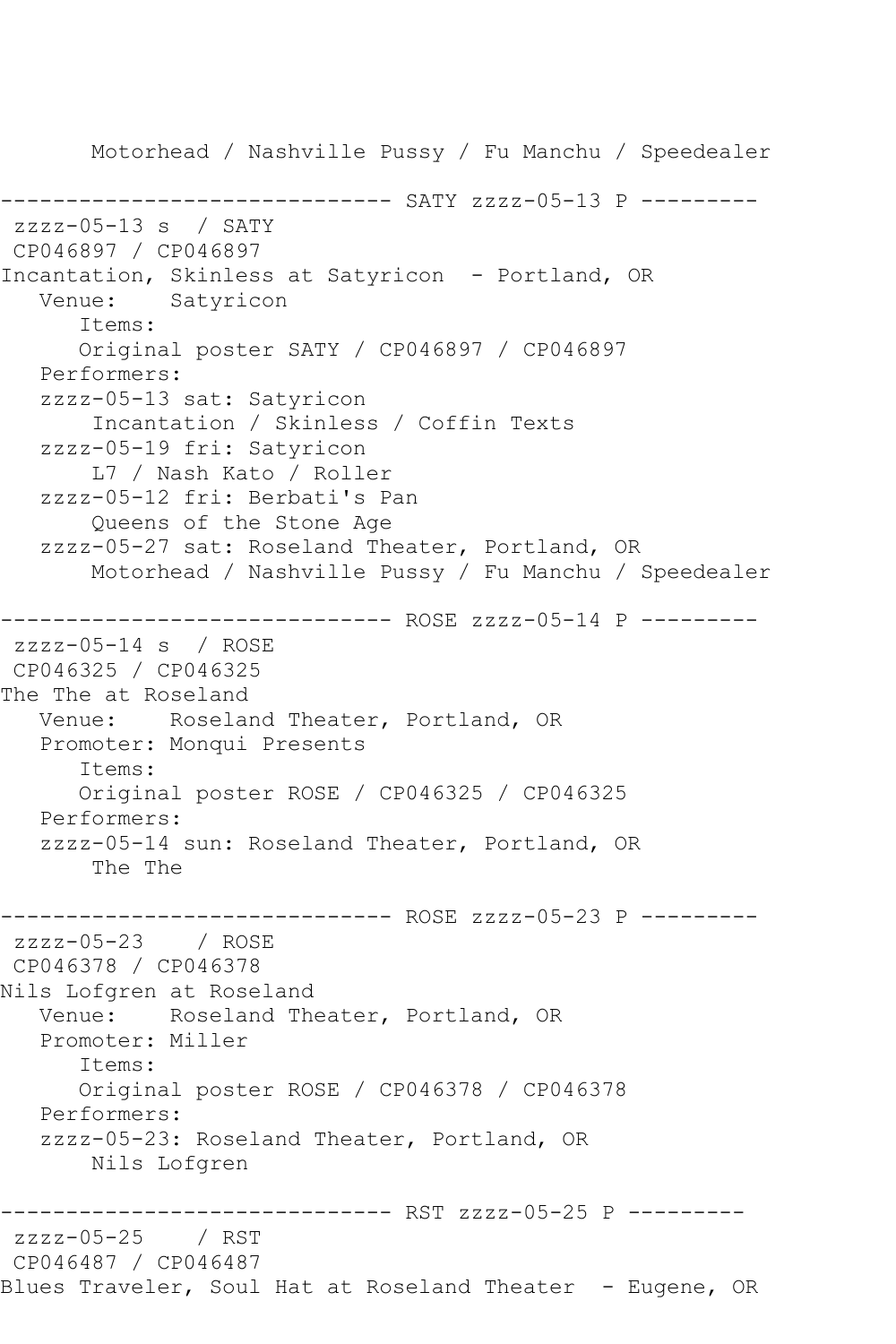Venue: Roseland Theater Promoter: Miller Items: Original poster RST / CP046487 / CP046487 Performers: zzzz-05-25: Roseland Theater Blues Traveler / Soul Hat ------------------------------ RST zzzz-05-29 P -------- zzzz-05-29 / RST CP030184 / NM10133 David Byrne at Roseland Theater - Eugene, OR Venue: Roseland Theater Items: Original poster RST / CP030184 / NM10133 (11 x 17) Performers: zzzz-05-29: Roseland Theater David Byrne ------------------------------ RST zzzz-05-29 P -------- zzzz-05-29 / RST CP046449 / CP046449 David Byrne at Roseland Theater - Eugene, OR Venue: Roseland Theater Promoter: Double Tee Items: Original poster RST / CP046449 / CP046449 Performers: zzzz-05-29: Roseland Theater David Byrne ------------------------------ RST zzzz-05-30 P -------- zzzz-05-30 / RST CP031008 / NM10957 Cappadonna, Remedy at Roseland Theater - Eugene, OR Venue: Roseland Theater Items: Original poster RST / CP031008 / NM10957 (11 x 17) Performers: zzzz-05-30: Roseland Theater Cappadonna / Remedy / OFS ------------------------------ RST zzzz-05-30 P -------- zzzz-05-30 / RST CP046460 / CP046460 Cappadonna, Remedy at Roseland Theater - Eugene, OR Venue: Roseland Theater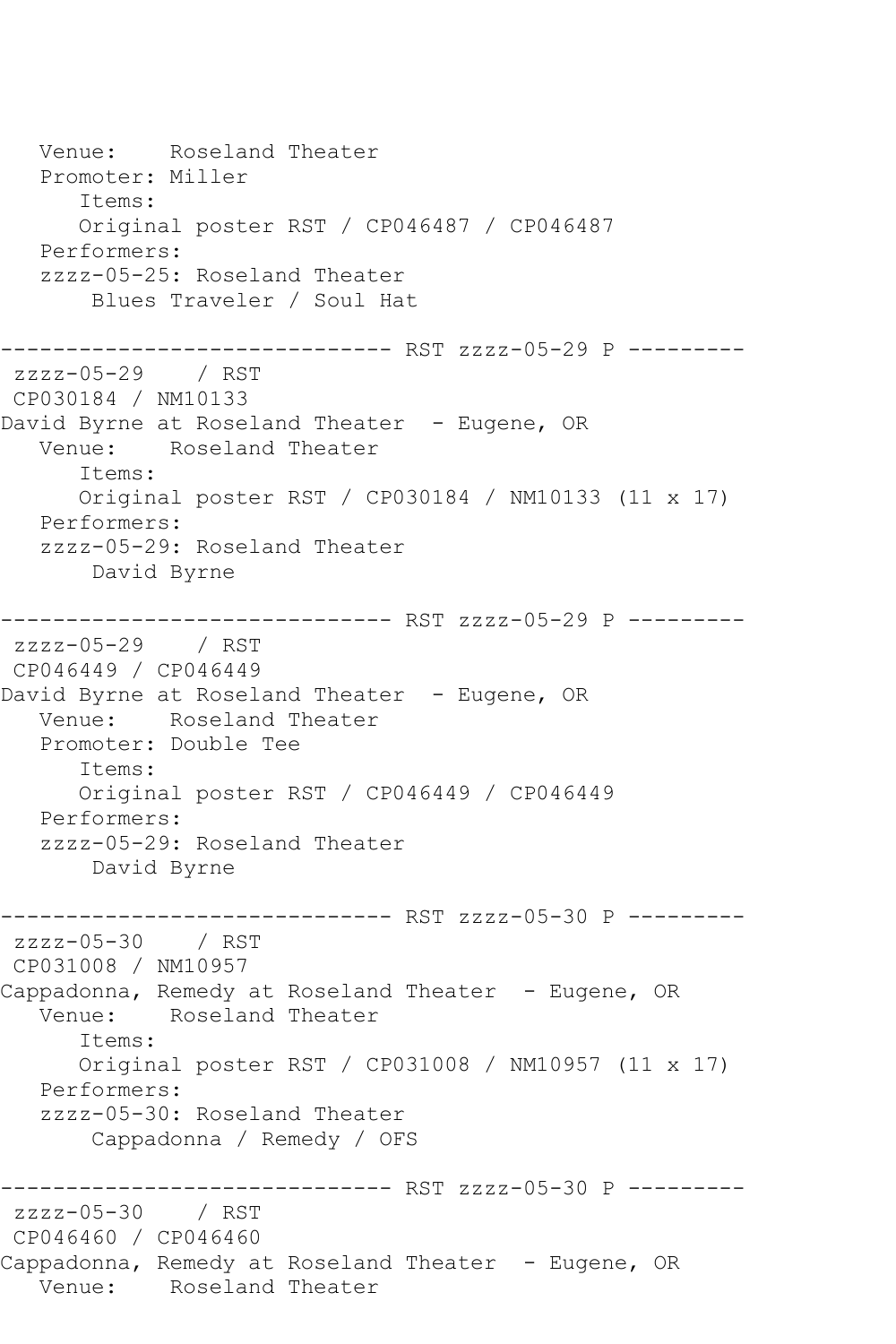```
 Promoter: Double Tee
       Items:
       Original poster RST / CP046460 / CP046460
   Performers:
   zzzz-05-30: Roseland Theater
       Cappadonna / Remedy / OFS
------------------------------ RST zzzz-06-03 P ---------
zzzz-06-03 / RST 
CP046910 / CP046910
Tortoise, Nobukazu Takemura at Roseland Theater - Eugene, OR
   Venue: Roseland Theater
   Promoter: Monqui Presents
       Items:
      Original poster RST / CP046910 / CP046910
   Performers:
   zzzz-06-03: Roseland Theater
       Tortoise / Nobukazu Takemura
   zzzz-06-07: Crystal Ballroom
       Mogwai / Bardo Pond
           ------------------- ROSE zzzz-06-05 P ---------
zzzz-06-05 f / ROSE 
CP046304 / CP046304
Yngwie Malmsteen, Slik Toxik at Roseland
   Venue: Roseland Theater, Portland, OR
   Promoter: Miller
       Items:
      Original poster ROSE / CP046304 / CP046304
   Performers:
   zzzz-06-05 fri: Roseland Theater, Portland, OR
       Yngwie J. Malmsteen / Slik Toxik
------------------------------ ROSE zzzz-06-07 P ---------
zzzz-06-07 / ROSE 
CP046329 / CP046329
Smithereens, Tom Cochrane at Roseland
   Venue: Roseland Theater, Portland, OR
   Promoter: Miller
       Items:
      Original poster ROSE / CP046329 / CP046329
   Performers:
   zzzz-06-07: Roseland Theater, Portland, OR
        Smithereens / Tom Cochrane
------------------------------ ROSE zzzz-06-08 P ---------
zzzz-06-08 / ROSE
```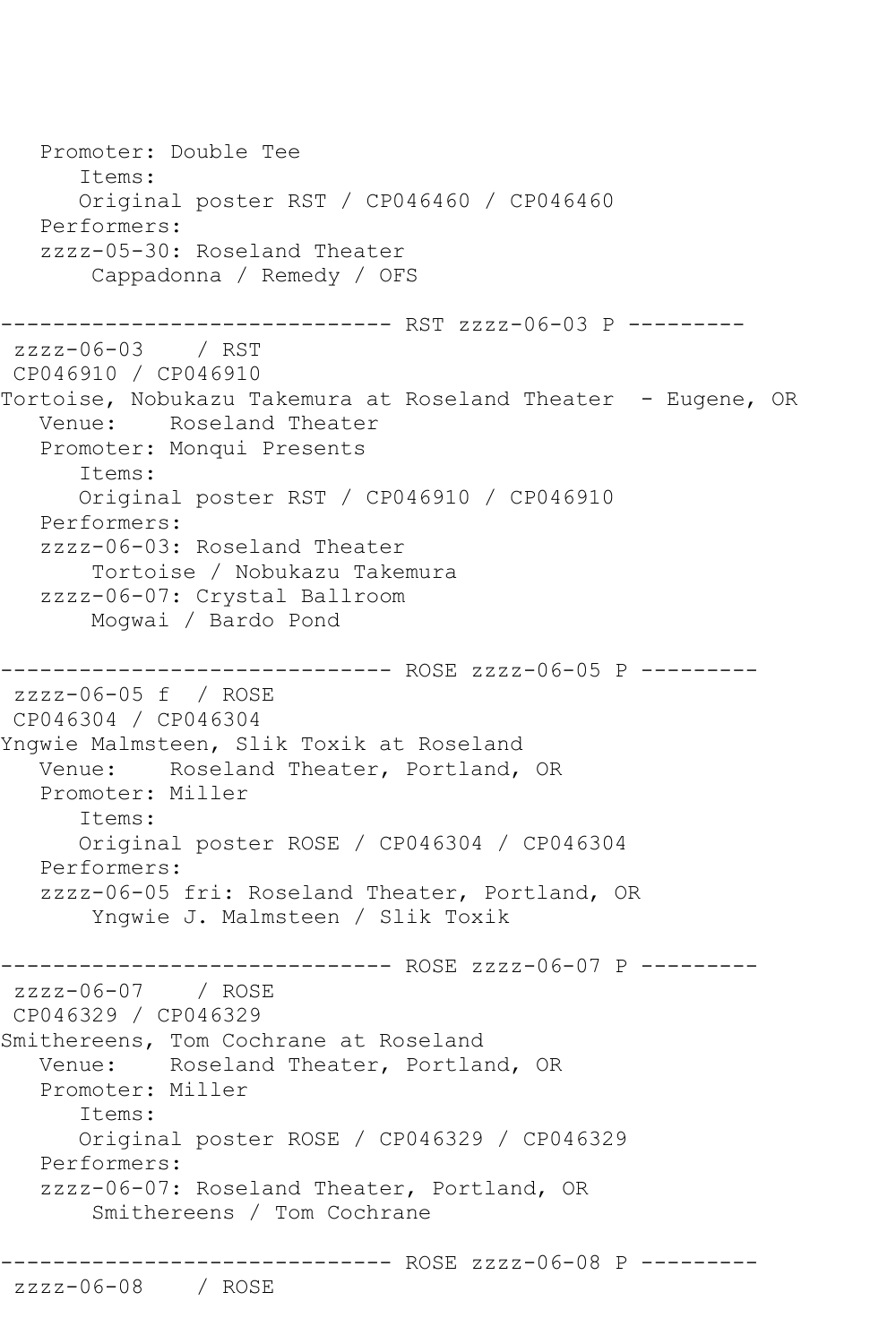CP030482 / NM10431 Little Feat at Roseland - Portland, OR Artist: Gary Houston (Voodoo Catbox) Venue: Roseland Theater, Portland, OR Items: Original poster ROSE / CP030482 / NM10431 (13 x 25) Performers: zzzz-06-08: Roseland Theater, Portland, OR Little Feat ------------------------------ ROSE zzzz-06-09 P -------- zzzz-06-09 / ROSE CP046450 / CP046450 Dream Theater, Galactic Cowboys at Roseland Venue: Roseland Theater, Portland, OR Promoter: Double Tee Items: Original poster ROSE / CP046450 / CP046450 Performers: zzzz-06-09: Roseland Theater, Portland, OR Dream Theater / Galactic Cowboys ------------------------------ RST zzzz-06-09 P -------- zzzz-06-09 s / RST CP046398 / CP046398 Michael Mcclure, Ray Manzarek at Roseland Theater - Eugene, OR Venue: Roseland Theater Promoter: Miller Items: Original poster RST / CP046398 / CP046398 Performers: zzzz-06-09 sun: Roseland Theater Michael Mcclure / Ray Manzarek ------------------------------ RST zzzz-06-13 P -------- zzzz-06-13 s / RST CP046353 / CP046353 Rick Wakeman at Roseland Theater - Eugene, OR Venue: Roseland Theater Promoter: Double Tee Items: Original poster RST / CP046353 / CP046353 Performers: zzzz-06-13 sun: Roseland Theater Rick Wakeman ------------------------------ RST zzzz-06-15 P ---------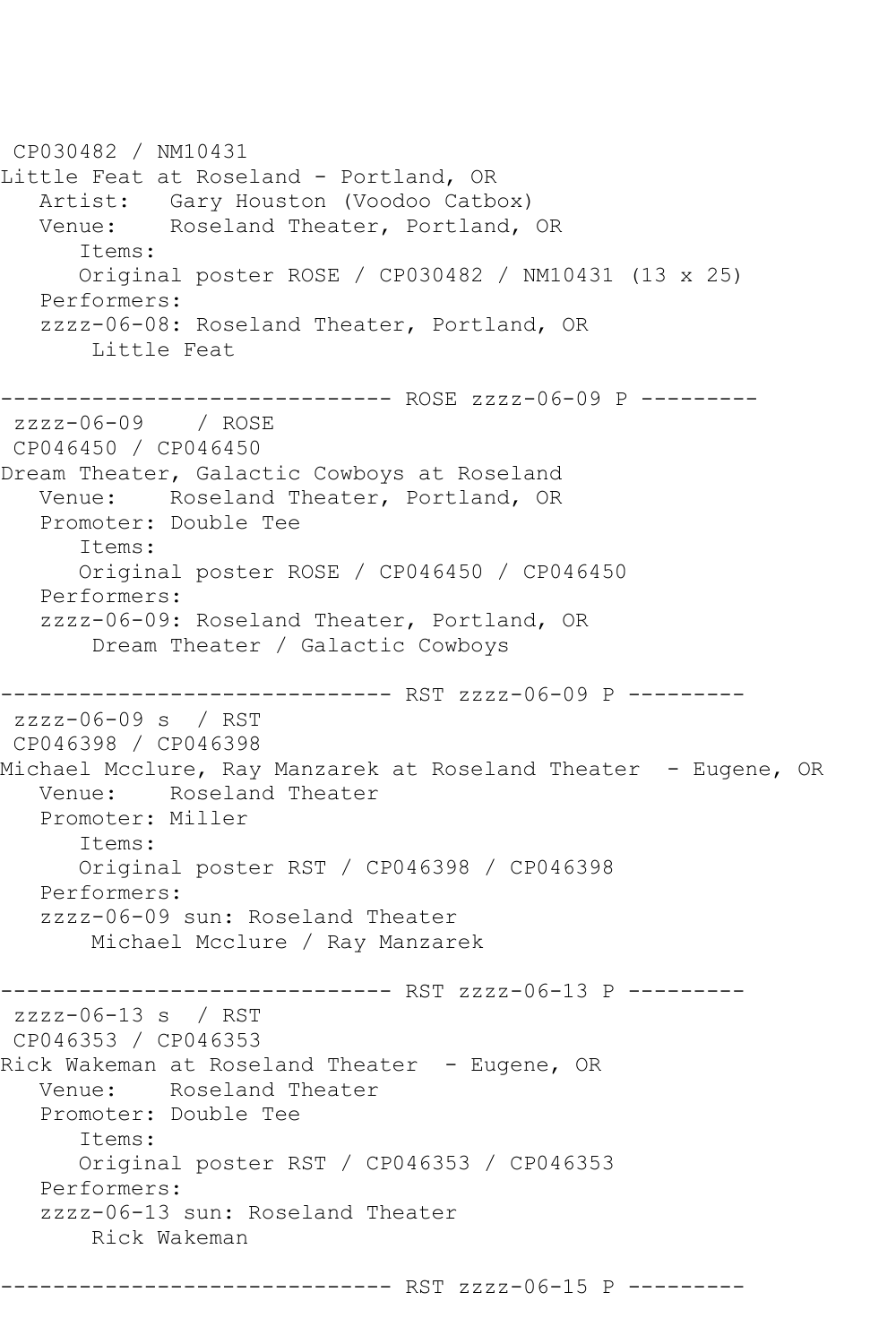```
zzzz-06-15 s / RST 
CP046462 / CP046462
Crazy 8s, Daddies at Roseland Theater
  Artist: Crash Design (Mike King)<br>Venue: Roseland Theater
            Roseland Theater
       Items:
       Original poster RST / CP046462 / CP046462
   Performers:
    zzzz-06-15 sat: Roseland Theater
        Crazy 8's / Daddies
                   ------------ ROSE zzzz-06-21 P ---------
zzzz-06-21 t / ROSE 
CP048045 / CP048045
Powderfinger, Ours at Roseland
   Venue: Roseland Theater, Portland, OR
   Promoter: Double Tee
       Items:
       Original poster ROSE / CP048045 / CP048045
   Performers:
    zzzz-06-21 thu: Roseland Theater, Portland, OR
        Powderfinger / Ours
    zzzz-06-22 fri: Showbox
        Powderfinger / Ours
------------------------------ RST zzzz-06-27 P ---------
zzzz-06-27 w / RST 
CP046480 / CP046480
Brian Setzer, 68 Comeback Special at Roseland Theater
   Venue: Roseland Theater
   Promoter: Monqui Presents
       Items:
       Original poster RST / CP046480 / CP046480
   Performers:
    zzzz-06-27 wed: Roseland Theater
        Brian Setzer Orchestra / 68 Comeback
------------------------------ RST zzzz-07-01 P ---------
zzzz-07-01 f / RST 
CP046248 / CP046248
Pato Banton at Roseland Theater - Eugene, OR
   Venue: Roseland Theater
   Promoter: TDP
       Items:
       Original poster RST / CP046248 / CP046248
   Performers:
    zzzz-07-01 fri: Roseland Theater
```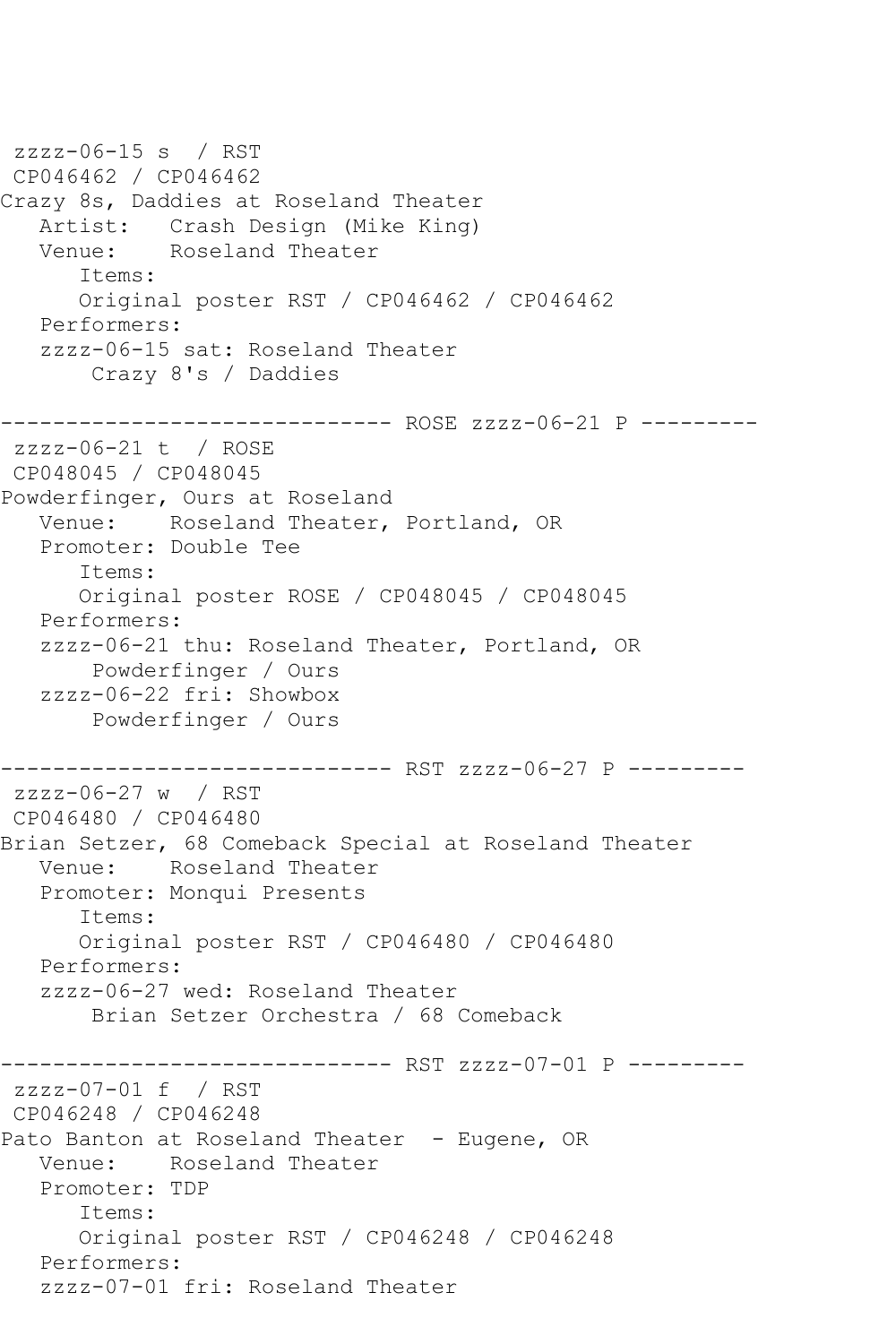Pato Banton

```
--------------- RST zzzz-07-07 P ---------
zzzz-07-07 f / RST 
CP046371 / CP046371
Peter Murphy, Jewel at Roseland Theater - Eugene, OR
   Venue: Roseland Theater
       Items:
      Original poster RST / CP046371 / CP046371
   Performers:
   zzzz-07-07 fri: Roseland Theater
       Peter Murphy / Jewel
------------------------------ RST zzzz-07-12 P ---------
zzzz-07-12 / RST 
CP030161 / NM10110
Chemical Brothers at Roseland Theater - Eugene, OR
   Venue: Roseland Theater
       Items:
      Original poster RST / CP030161 / NM10110 (11 x 17)
   Performers:
   zzzz-07-12: Roseland Theater
       Chemical Brothers
------------------------------ RST zzzz-07-12 P ---------
zzzz-07-12 / RST 
CP046463 / CP046463
Chemical Brothers at Roseland Theater - Eugene, OR
      Benefit: And special guests
   Venue: Roseland Theater
   Promoter: Monqui Presents
       Items:
      Original poster RST / CP046463 / CP046463
   Performers:
   zzzz-07-12: Roseland Theater
       Chemical Brothers
      ------------------------------ ROSE zzzz-07-13 P ---------
zzzz-07-13 / ROSE 
CP046370 / CP046370
Peter Murphy, Nymphs at Roseland
      Benefit: The holy smoke tour
   Venue: Roseland Theater, Portland, OR
   Promoter: Miller
       Items:
       Original poster ROSE / CP046370 / CP046370
   Performers:
```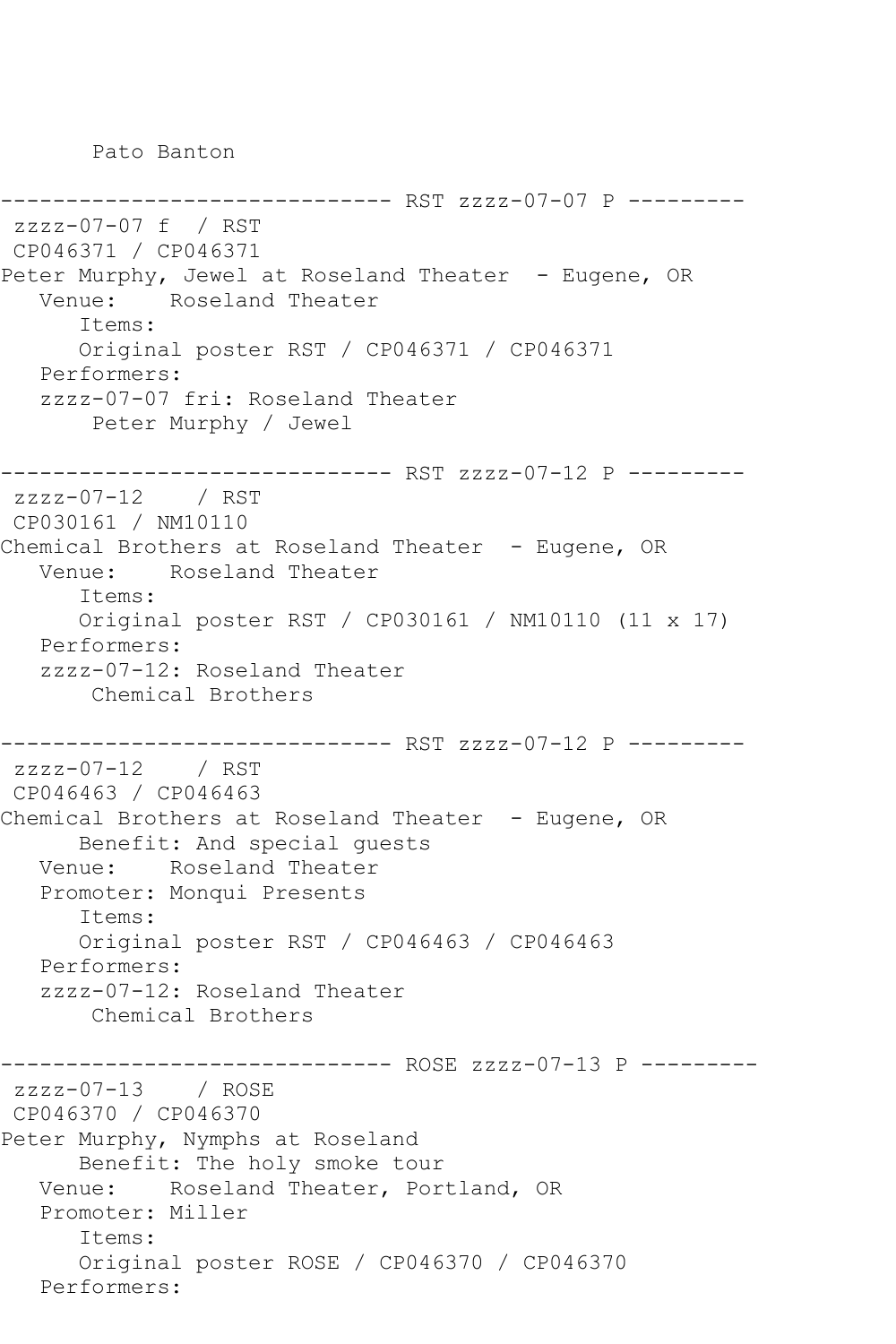zzzz-07-13: Roseland Theater, Portland, OR Peter Murphy / Nymphs ------------------------------ RST zzzz-07-19 P --------  $zzzz-07-19$  t / RST CP046352 / CP046352 Reverend Horton Heat, Bare Jr. at Roseland Theater - Eugene, OR Venue: Roseland Theater Promoter: Monqui Presents Items: Original poster RST / CP046352 / CP046352 Performers: zzzz-07-19 thu: Roseland Theater Reverend Horton Heat / Bare Jr. ------------------------------ RST zzzz-08-01 P -------- zzzz-08-01 w / RST CP046716 / CP046716 Roots at Roseland Theater - Eugene, OR Venue: Roseland Theater Items: Original poster RST / CP046716 / CP046716 Performers: zzzz-08-01 wed: Roseland Theater Roots ------------------------------ RST zzzz-08-04 P -------- zzzz-08-04 f / RST CP046467 / CP046467 Cake, Tales Untold at Roseland Theater - Eugene, OR Venue: Roseland Theater Items: Original poster RST / CP046467 / CP046467 Performers: zzzz-08-04 fri: Roseland Theater Cake / Tales Untold ------------------------------ RST zzzz-08-10 P -------- zzzz-08-10 / RST CP046870 / CP046870 Dandy Warhols, Rick Bain and the Genius Position at Roseland Theater Venue: Roseland Theater Promoter: Monqui Presents Items: Original poster RST / CP046870 / CP046870 Performers: zzzz-08-10: Roseland Theater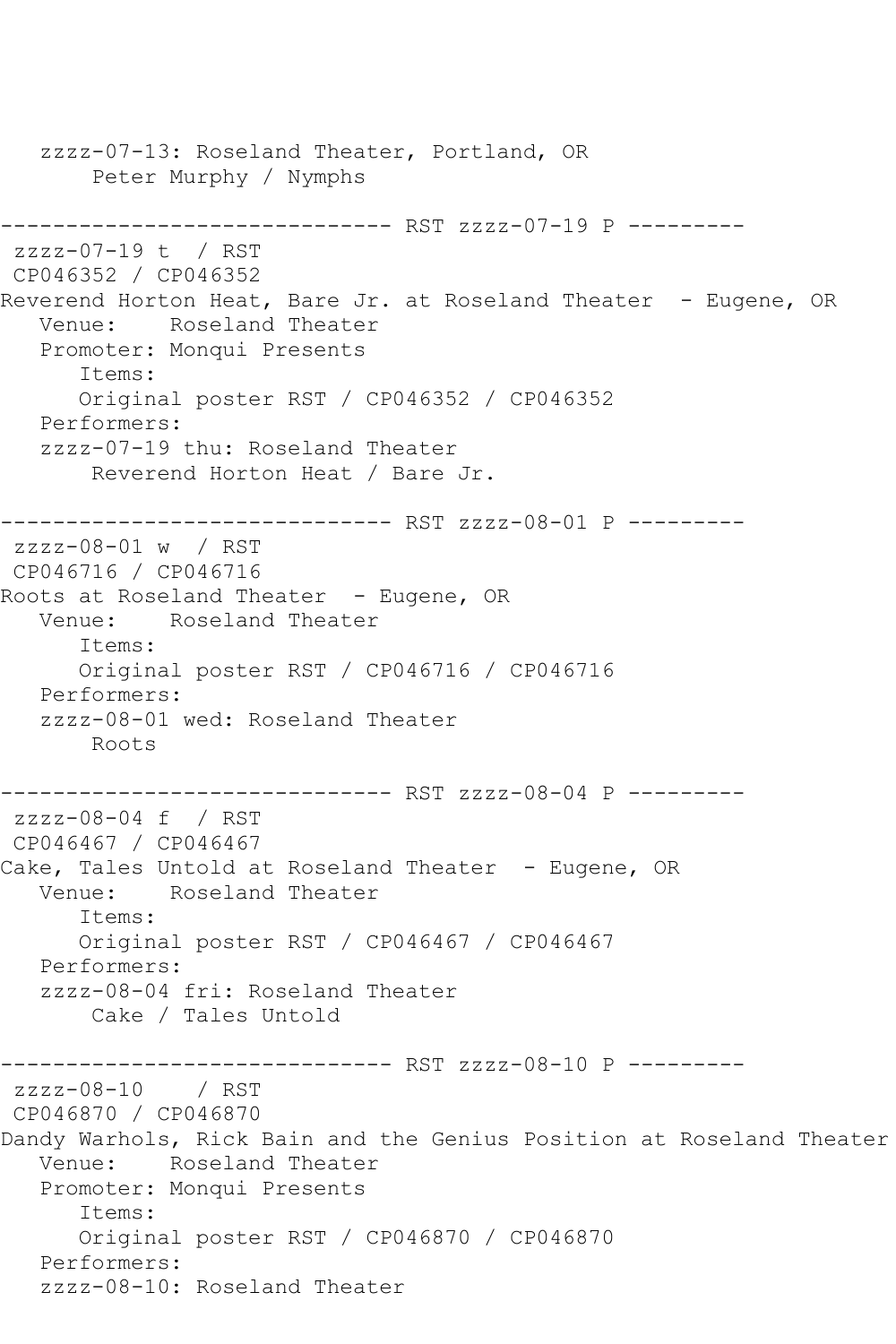Dandy Warhols / Rick Baine and the Genius Position / Television Eye / My Regrets / Cameron and his Hula Hoop ------------------------------ RST zzzz-08-15 P -------- zzzz-08-15 / RST CP046430 / CP046430 Great White, Todd Griffin at Roseland Theater - Eugene, OR Venue: Roseland Theater Promoter: Miller Items: Original poster RST / CP046430 / CP046430 Performers: zzzz-08-15: Roseland Theater Great White / Todd Griffin ------------------------------ RST zzzz-08-17 P -------- zzzz-08-17 / RST CP046355 / CP046355 Ronnie James Dio at Roseland Theater - Eugene, OR Venue: Roseland Theater Promoter: Miller Items: Original poster RST / CP046355 / CP046355 Performers: zzzz-08-17: Roseland Theater Ronnie James Dio ----------------------------- ROSE zzzz-08-18 P --------zzzz-08-18 / ROSE CP030906 / NM10855 Murphy's Law, Law at Roseland Venue: Roseland Theater, Portland, OR Items: Original poster ROSE / CP030906 / NM10855 (11 x 17) Performers: zzzz-08-18: Roseland Theater, Portland, OR Murphy's Law / Law / H2O ------------------------------ RST zzzz-08-26 P -------- zzzz-08-26 / RST CP046439 / CP046439 Fennix Tx, Lefty at Roseland Theater - Eugene, OR Venue: Roseland Theater Promoter: 94.7 NRX Items: Original poster RST / CP046439 / CP046439 Performers: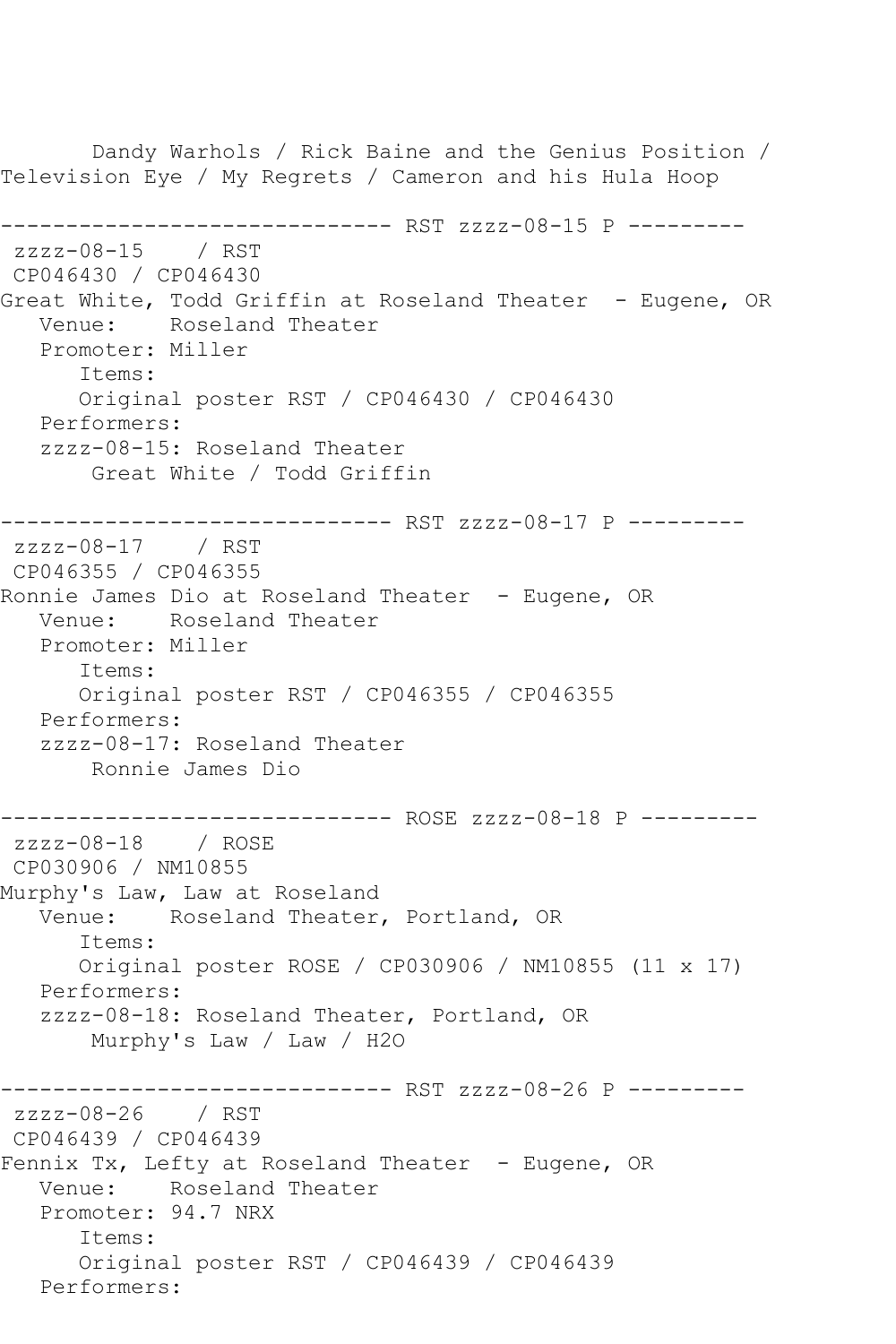zzzz-08-26: Roseland Theater Fennix Tx / Lefty / Ten Times a Day ------------------------------ zzzz-09-08 P --------  $zzzz-09-08$ CP052480 / CP052480 Social Distortion, Hangmen at Roseland Theater - Eugene, OR Artist: Gary Houston (Voodoo Catbox) Venue: Roseland Theater Promoter: Thrasher Presents Items: Original poster / CP052480 / CP052480 (17 x 23) Performers: zzzz-09-08: Roseland Theater Social Distortion / Hangmen ------------------------------ RST zzzz-09-10 P -------- zzzz-09-10 s / RST CP046363 / CP046363 Rob Wasserman, John Wesley Harding at Roseland Theater - Eugene, OR Venue: Roseland Theater Promoter: Miller Items: Original poster RST / CP046363 / CP046363 Performers: zzzz-09-10 sat: Roseland Theater Rob Wasserman / John Wesley Harding ------------------------------ RST zzzz-09-14 P -------- zzzz-09-14 / RST CP046483 / CP046483 Bela Fleck at Roseland Theater - Eugene, OR Venue: Roseland Theater Promoter: Miller Items: Original poster RST / CP046483 / CP046483 Performers: zzzz-09-14: Roseland Theater Bela Fleck ------------ RST zzzz-09-15 P --------zzzz-09-15 / RST CP030853 / NM10802 311 at Roseland Theater - Eugene, OR Venue: Roseland Theater Items: Original poster RST / CP030853 / NM10802 (11 x 17)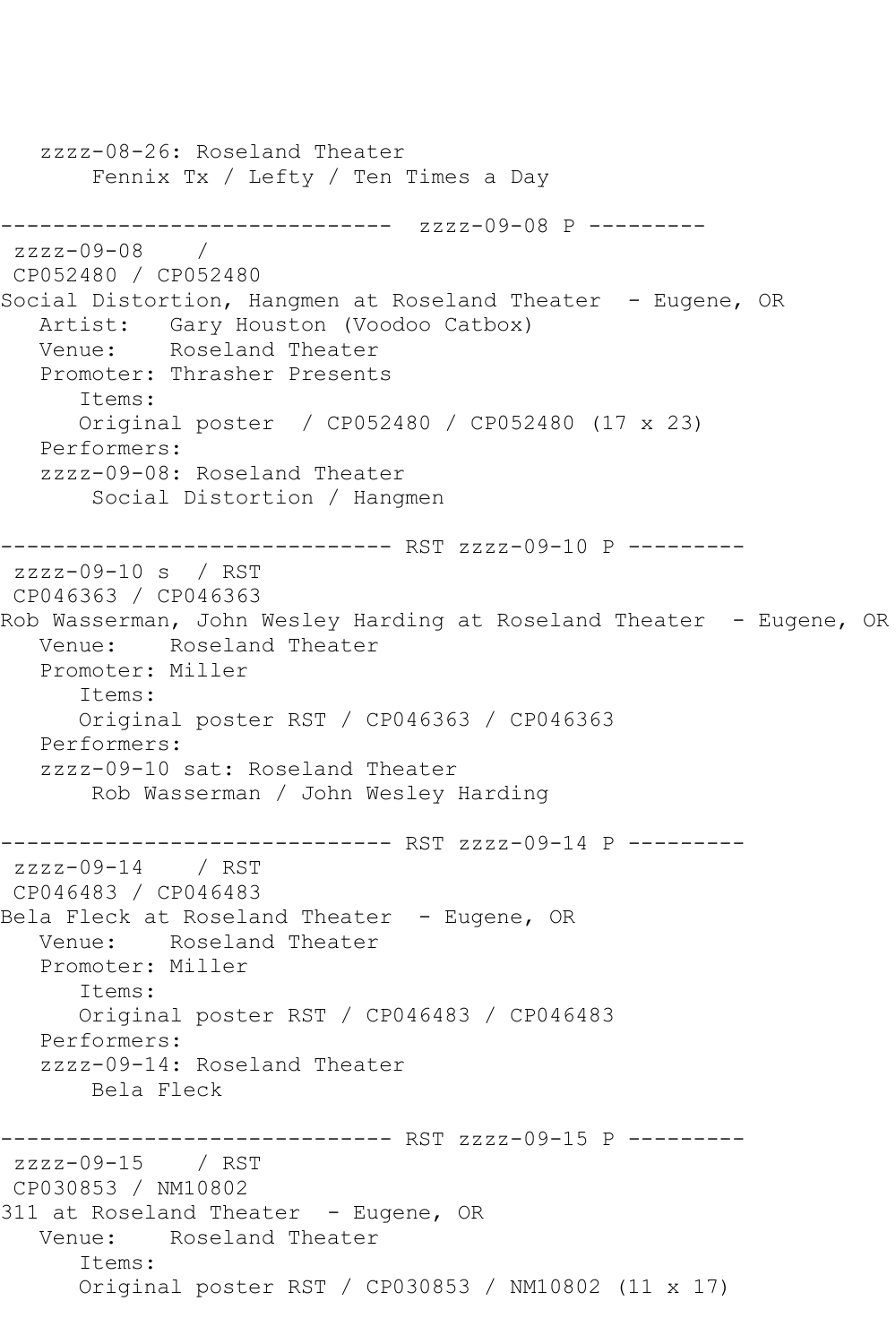Performers: zzzz-09-15: Roseland Theater 311 ------------------------------ RST zzzz-09-15 P -------- zzzz-09-15 s / RST CP046317 / CP046317 311 at Roseland Theater - Eugene, OR Venue: Roseland Theater Promoter: Monqui Presents Items: Original poster RST / CP046317 / CP046317 Performers: zzzz-09-15 sat: Roseland Theater 311 ------------------------------ RST zzzz-09-15 P -------- zzzz-09-15 t / RST CP046478 / CP046478 Blue Oyster Cult, Uriah Heep at Roseland Theater - Eugene, OR Venue: Roseland Theater Promoter: P.C.I. Items: Original poster RST / CP046478 / CP046478 Performers: zzzz-09-15 thu: Roseland Theater Blue Oyster Cult / Uriah Heep zzzz-09-15 fri: Under the Rail Under the Rail / Uriah Heep ------------------------------ RST zzzz-09-20 P -------- zzzz-09-20 / RST CP030168 / NM10117 Rat Dog at Roseland Theater - Eugene, OR Venue: Roseland Theater Items: Original poster RST / CP030168 / NM10117 (11 x 17) Performers: zzzz-09-20: Roseland Theater Rat Dog ------------------------------ ROSE zzzz-09-21 P -------- zzzz-09-21 s / ROSE CP046240 / CP046240 Sweaty Nipples at Roseland Venue: Roseland Theater, Portland, OR Items: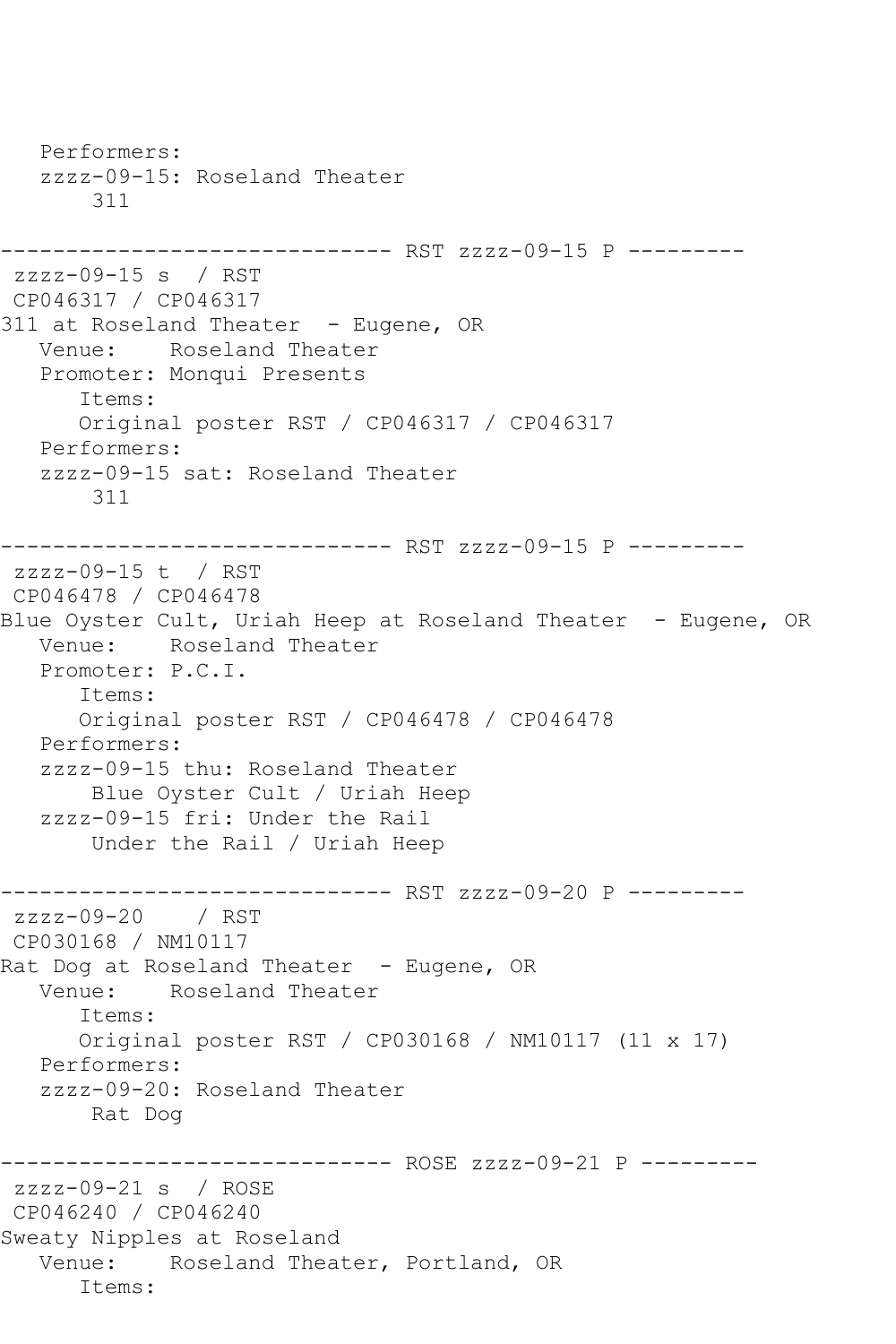Original poster ROSE / CP046240 / CP046240 Performers: zzzz-09-21 sat: Roseland Theater, Portland, OR Sweaty Nipples ------------------------------ RST zzzz-09-25 P -------- zzzz-09-25 s / RST CP046395 / CP046395 Michael Hedges at Roseland Theater - Eugene, OR Venue: Roseland Theater Promoter: Double Tee Items: Original poster RST / CP046395 / CP046395 Performers: zzzz-09-25 sun: Roseland Theater Michael Hedges ------------------------------ RST zzzz-09-30 P -------- zzzz-09-30 s / RST CP047805 / CP047805 Burning Spear, Shamir at Roseland Theater - Eugene, OR Venue: Roseland Theater Promoter: Double Tee Items: Original poster RST / CP047805 / CP047805 Performers: zzzz-09-30 sat: Roseland Theater Burning Spear / Shamir / DJ Professor Stone ----------------------------- ROSE zzzz-10-07 P --------zzzz-10-07 f / ROSE CP046320 / CP046320 Tragically Hip at Roseland Theater, Portland, OR - Portland, OR Venue: Roseland Theater, Portland, OR Promoter: MCA Items: Original poster ROSE / CP046320 / CP046320 Performers: zzzz-10-07 fri: Roseland Theater, Portland, OR Tragically Hip ------------------------------ ROSE zzzz-10-10 P -------- zzzz-10-10 / ROSE CP030148 / NM10097 Black Uhuru, Sly and Robbie at Roseland Venue: Roseland Theater, Portland, OR Items: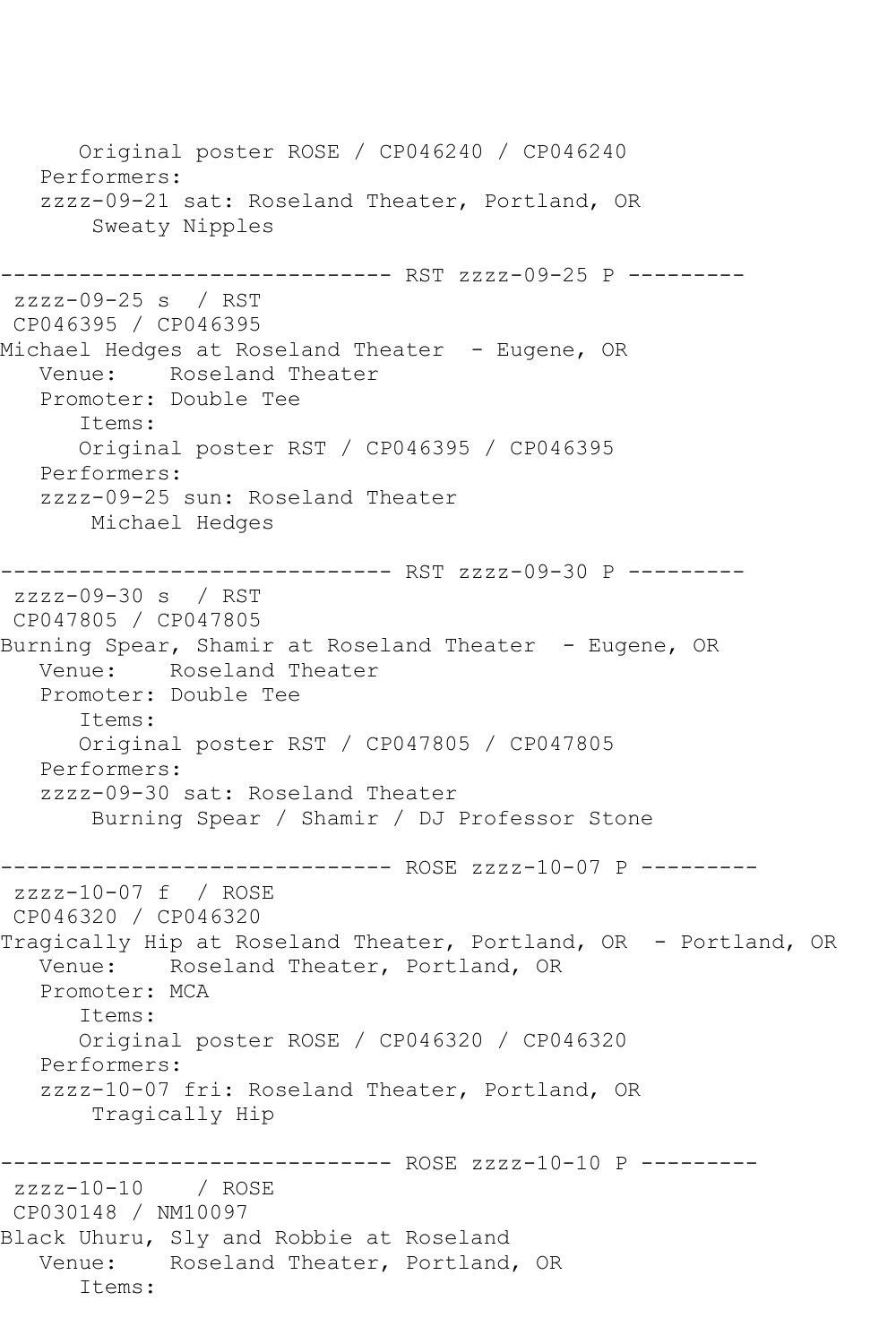Original poster ROSE / CP030148 / NM10097 (11 x 17) Performers: zzzz-10-10: Roseland Theater, Portland, OR Black Uhuru / Sly Dunbar and Robbie Shakespeare ------------------------------ ROSE zzzz-10-10 P -------- zzzz-10-10 w / ROSE CP046481 / CP046481 Black Uhuru, Sly and Robbie at Roseland Venue: Roseland Theater, Portland, OR Promoter: Monqui Presents Items: Original poster ROSE / CP046481 / CP046481 Performers: zzzz-10-10 wed: Roseland Theater, Portland, OR Black Uhuru / Sly Dunbar and Robbie Shakespeare ------------------------------ zzzz-10-11 P -------- zzzz-10-11 / CP047886 / CP047886 Type O Negative at RCKNDY Venue: RKCNDY Promoter: Double Tee Items: Original poster / CP047886 / CP047886 Performers: zzzz-10-11: RKCNDY Type O-Negative zzzz-10-12: Roseland Theater, Portland, OR Type O-Negative ------------------------------ ROSE zzzz-10-22 P -------- zzzz-10-22 s / ROSE CP046235 / CP046235 Ingwie Malmsteen, Thunderjelly at Roseland Venue: Roseland Theater, Portland, OR Promoter: Family Goodtimes Items: Original poster ROSE / CP046235 / CP046235 Performers: zzzz-10-22 sat: Roseland Theater, Portland, OR Ingwie Malmsteen / Thunderjelly --------------------- RST zzzz-11-05 P ----------<br>; / RST  $zzzz-11-05$ CP030191 / NM10140 Lords of Acid at Roseland Theater - Eugene, OR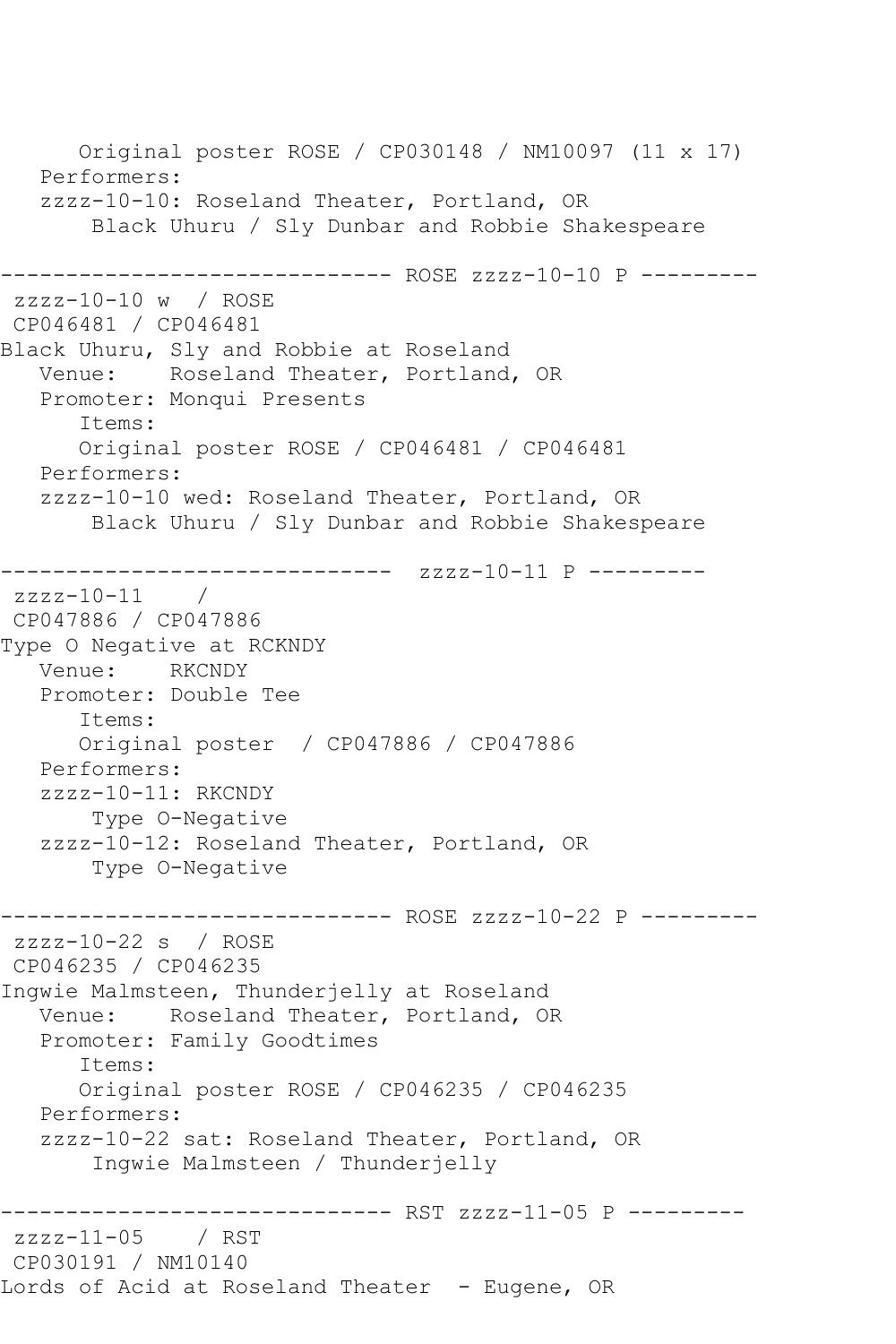Venue: Roseland Theater Items: Original poster RST / CP030191 / NM10140 (11 x 17) Performers: zzzz-11-05: Roseland Theater Lords of Acid ------------------------------ RST zzzz-11-05 P -------- zzzz-11-05 / RST CP046401 / CP046401 Lords of Acid at Roseland Theater - Eugene, OR Venue: Roseland Theater Promoter: Monqui Presents Items: Original poster RST / CP046401 / CP046401 Performers: zzzz-11-05: Roseland Theater Lords of Acid ------------------------------ SHOX zzzz-11-06 P -------- zzzz-11-06 t / SHOX CP046333 / CP046333 Spiritualized at Showbox Venue: Showbox Promoter: Monqui Presents Items: Original poster SHOX / CP046333 / CP046333 Performers: zzzz-11-06 tue: Showbox Spiritualized zzzz-11-08 thu: Roseland Theater Spiritualized ------------------------------ RST zzzz-11-10 P -------- zzzz-11-10 t / RST CP046427 / CP046427 George Thorogood and the Destroyers, Monkey Beat at Roseland Theater Venue: Roseland Theater Promoter: Double Tee Items: Original poster RST / CP046427 / CP046427 Performers: zzzz-11-10 thu: Roseland Theater George Thorogood / Monkey Beat zzzz-11-12 sat: Hult Center George Thorogood / Monkey Beat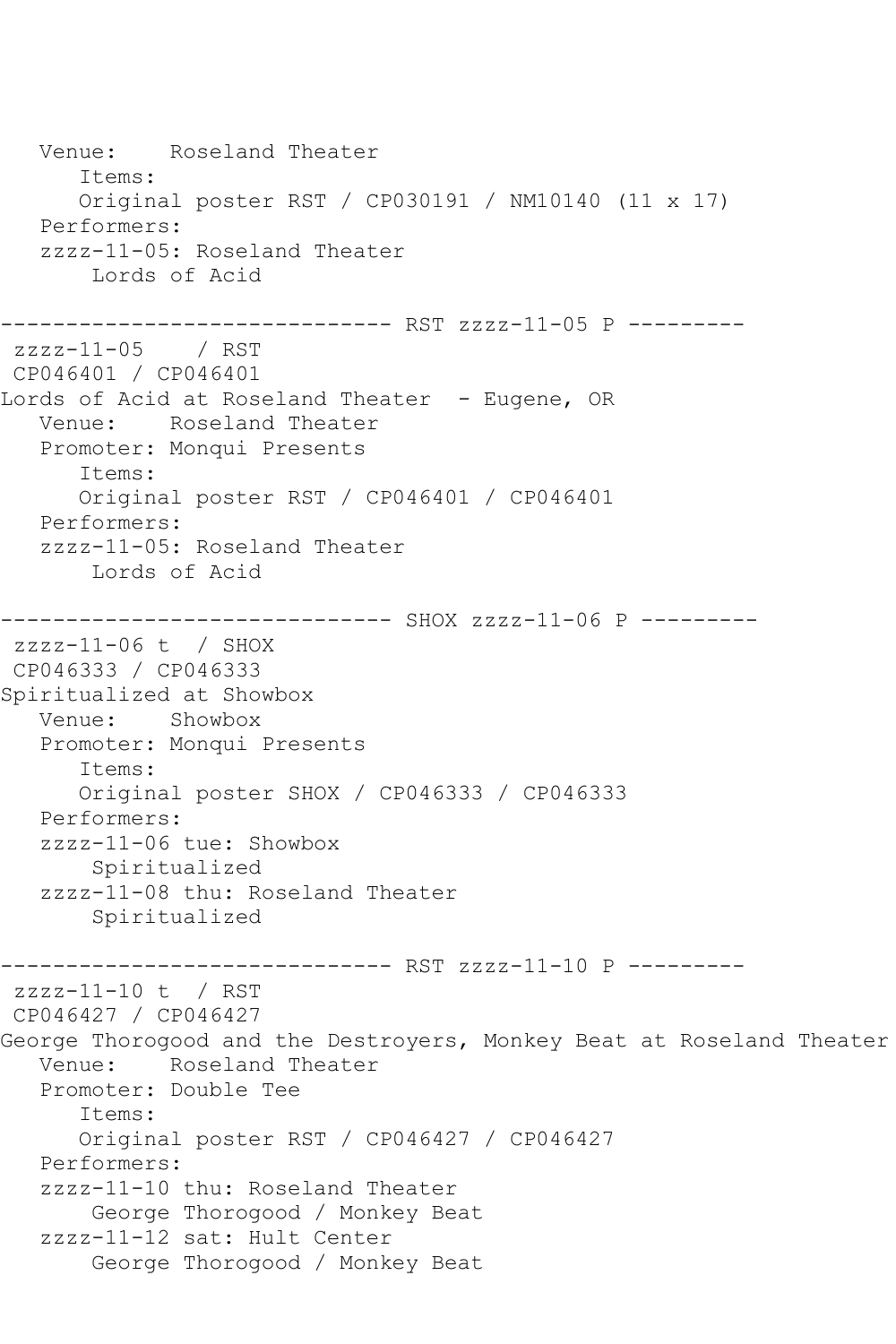------------------------------ RST zzzz-11-12 P -------- zzzz-11-12 / RST CP030171 / NM10120 New Found Glory at Roseland Theater - Eugene, OR Venue: Roseland Theater Items: Original poster RST / CP030171 / NM10120 (11 x 17) Performers: zzzz-11-12: Roseland Theater New Found Glory ------------------------------ RST zzzz-11-12 P -------- zzzz-11-12 / RST CP030376 / NM10325 Suicidal Tendencies, Suicide Machines at Roseland Theater - Eugene, OR Venue: Roseland Theater Items: Original poster RST / CP030376 / NM10325 (11 x 17) Performers: zzzz-11-12: Roseland Theater Suicidal Tendencies / Suicide Machines ------------------------------ RST zzzz-11-12 P -------- zzzz-11-12 m / RST CP046389 / CP046389 New Found Glory, H2O at Roseland Theater - Eugene, OR Venue: Roseland Theater Promoter: Monqui Presents Items: Original poster RST / CP046389 / CP046389 Performers: zzzz-11-12 mon: Roseland Theater New Found Glory / H2O / RxBandits / Starting Line ------------------------------ RST zzzz-11-13 P -------- zzzz-11-13 / RST CP030149 / NM10098 Ryan Adams at Roseland Theater – Eugene, OR<br>Venue: Roseland Theater Roseland Theater Items: Original poster RST / CP030149 / NM10098 (11 x 17) Performers: zzzz-11-13: Roseland Theater Ryan Adams ------------------------------ RST zzzz-11-13 P ---------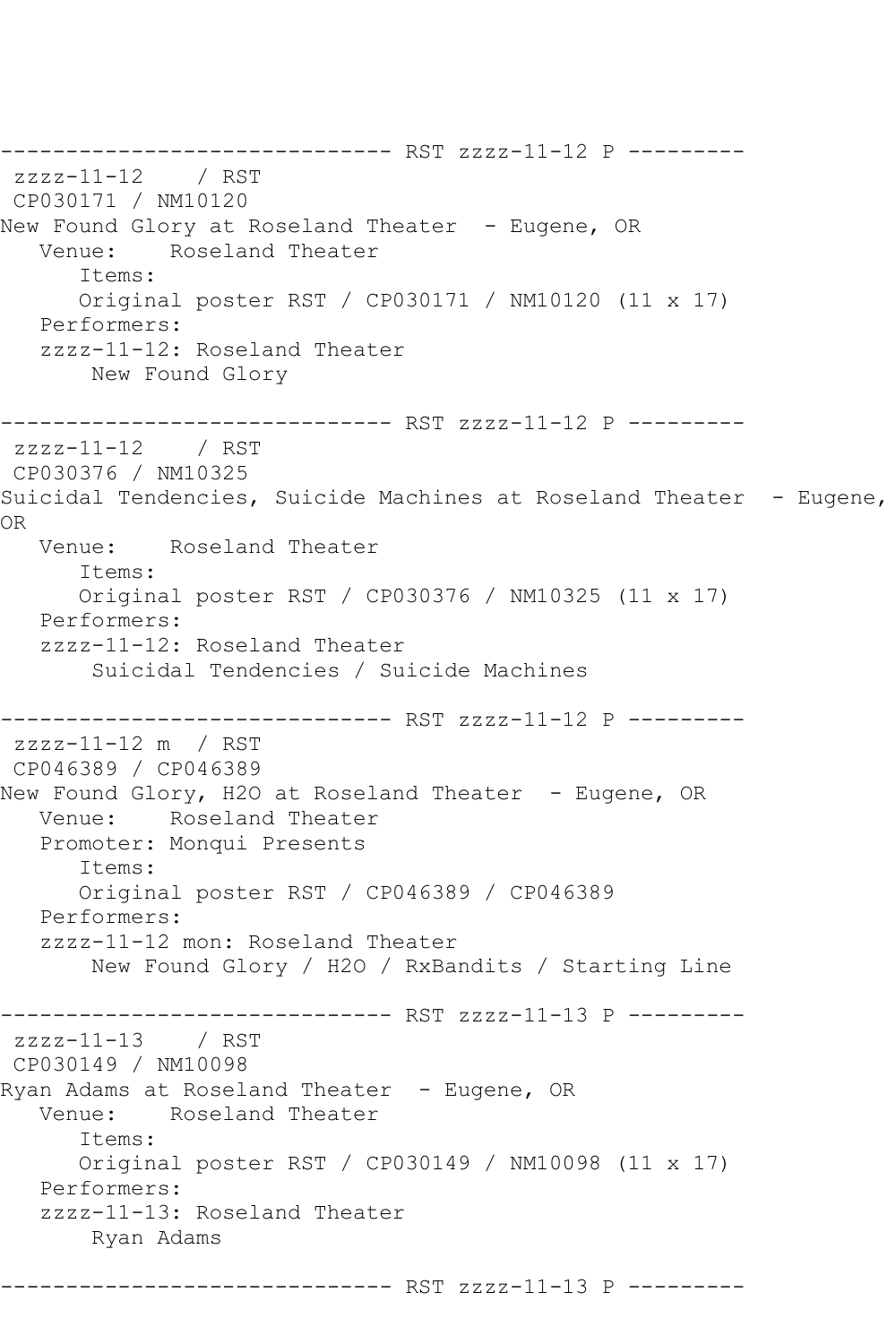zzzz-11-13 / RST CP046357 / CP046357 Ryan Adams at Roseland Theater - Eugene, OR Venue: Roseland Theater Promoter: Monqui Presents Items: Original poster RST / CP046357 / CP046357 Performers: zzzz-11-13: Roseland Theater Ryan Adams ------------------------------ RST zzzz-11-14 P -------- zzzz-11-14 / RST CP030879 / NM10828 Reel Big Fish, Goldfinger at Roseland Theater - Eugene, OR Venue: Roseland Theater Items: Original poster RST / CP030879 / NM10828 (11 x 17) Performers: zzzz-11-14: Roseland Theater Reel Big Fish / Goldfinger ------------------------------ RST zzzz-11-14 P -------- zzzz-11-14 / RST CP046356 / CP046356 Reel Big Fish, Goldfinger at Roseland Theater - Eugene, OR Venue: Roseland Theater Promoter: Monqui Presents Items: Original poster RST / CP046356 / CP046356 Performers: zzzz-11-14: Roseland Theater Reel Big Fish / Goldfinger / Sugarcult / Surburban Legends ------------------------------ RST zzzz-11-14 P -------- zzzz-11-14 s / RST CP046474 / CP046474 Soul Brains, Bad Brains at Roseland Theater - Eugene, OR Benefit: Reunion tour / Plus special guests Venue: Roseland Theater Promoter: Double Tee Items: Original poster RST / CP046474 / CP046474 Performers: zzzz-11-14 sat: Roseland Theater Soul Brains / Bad Brains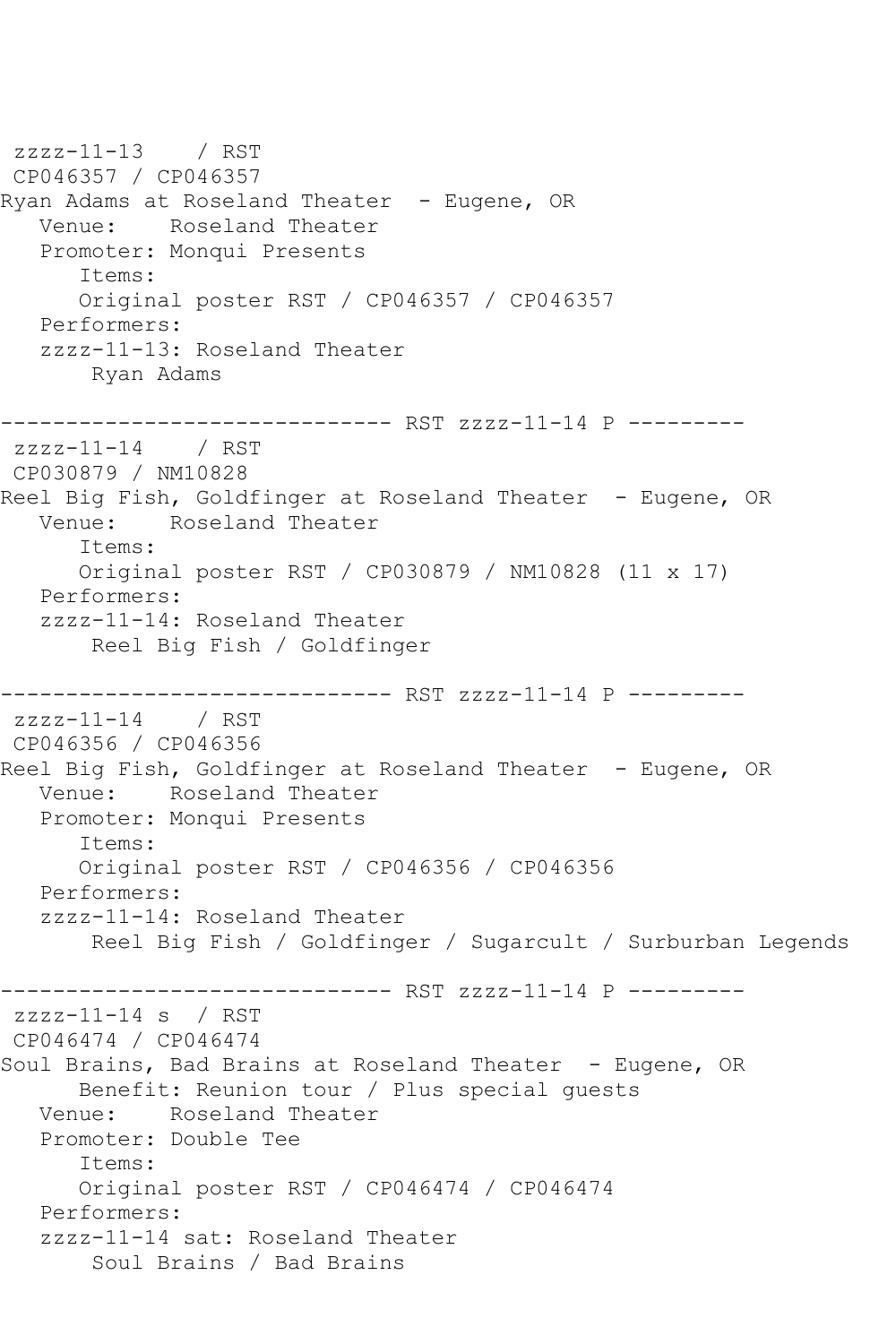------------------------------ RST zzzz-11-29 P -------- zzzz-11-29 f / RST CP046489 / CP046489 Bodeans, Paul Cebar at Roseland Theater - Eugene, OR<br>Venue: Roseland Theater Roseland Theater Items: Original poster RST / CP046489 / CP046489 Performers: zzzz-11-29 fri: Roseland Theater Bodeans / Paul Cebar / Milwaukeeans ------------------------------ RST zzzz-11-30 P --------  $zzzz-11-30$ CP046942 / CP046942 P.O.D., Spearhead at Roseland Theater - Eugene, OR Venue: Roseland Theater Promoter: Monqui Presents Items: Original poster RST / CP046942 / CP046942 Performers: zzzz-11-30: Roseland Theater P.O.D. zzzz-12-04: Pine Street Theater Spearhead zzzz-12-06: Pine Street Theater BRMC / Black Rebel Motorcycle Club zzzz-12-12: Roseland Theater Bloodhound Gang / Goldfinger ------------------------------ RST zzzz-12-08 P -------- zzzz-12-08 / RST CP030156 / NM10105 Robert Cray Band at Roseland Theater - Eugene, OR<br>Venue: Roseland Theater Roseland Theater Items: Original poster RST / CP030156 / NM10105 (11 x 17) Performers: zzzz-12-08: Roseland Theater Robert Cray Band ------------------------------ RST zzzz-12-08 P -------- zzzz-12-08 / RST CP046351 / CP046351 Taj Mahal, Robert Cray Band at Roseland Theater - Eugene, OR Venue: Roseland Theater Promoter: KINK Items: